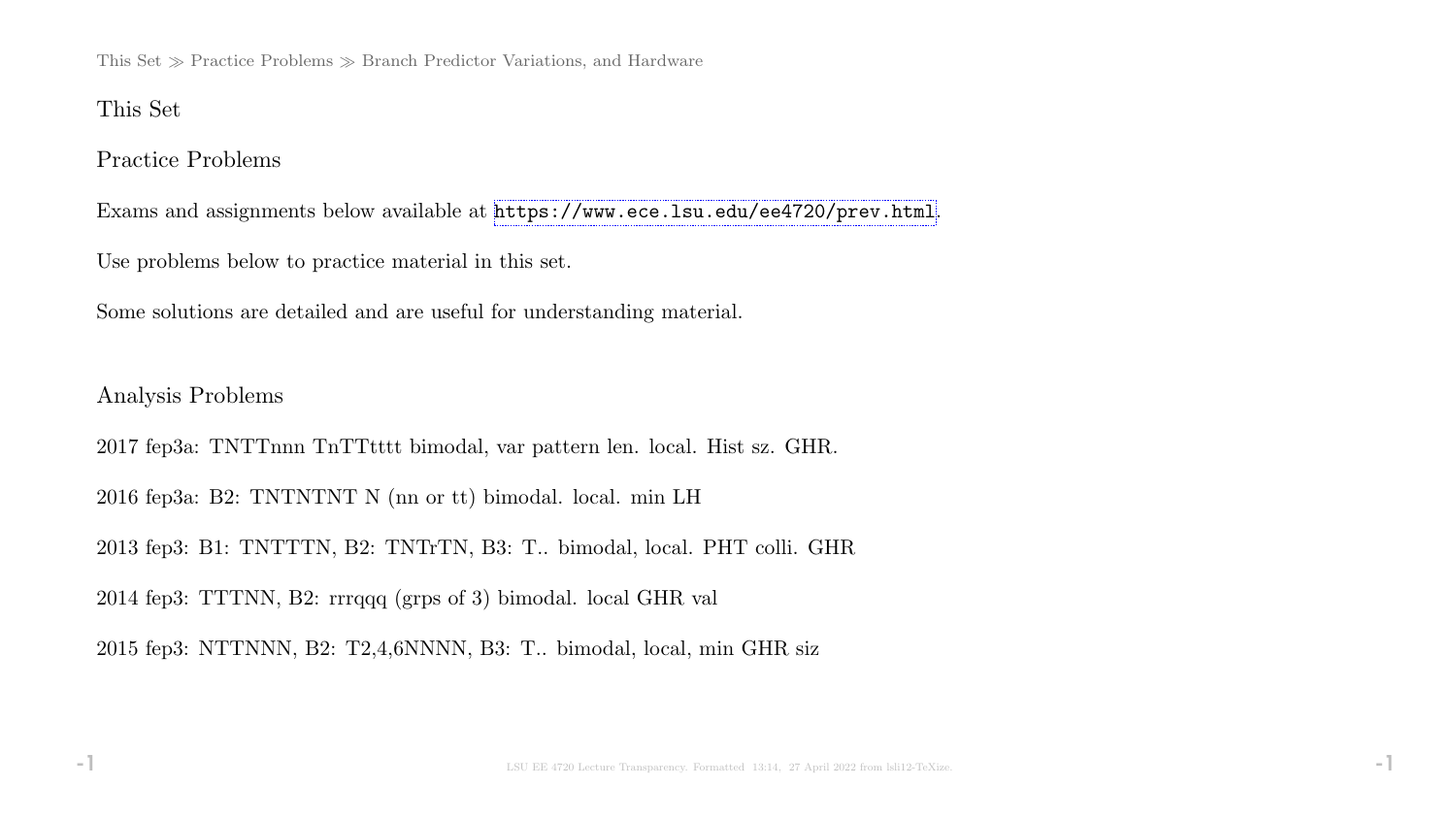This Set  $\gg$  Practice Problems  $\gg$  Branch Predictor Variations, and Hardware

### Branch Predictor Variations, and Hardware

2019 Final Exam Problem 3b: Update gshare GHR using predicted outcome.

2018 Final Exam Problem 4b: Convert local predictor to global predictor.

2016 fep3 (b) Post-loop branch on global predictor variations.

2017 fep3 (b): Convert illustrated bimodal into local predictor.

2013 fep3b: Draw a digram of local predictor.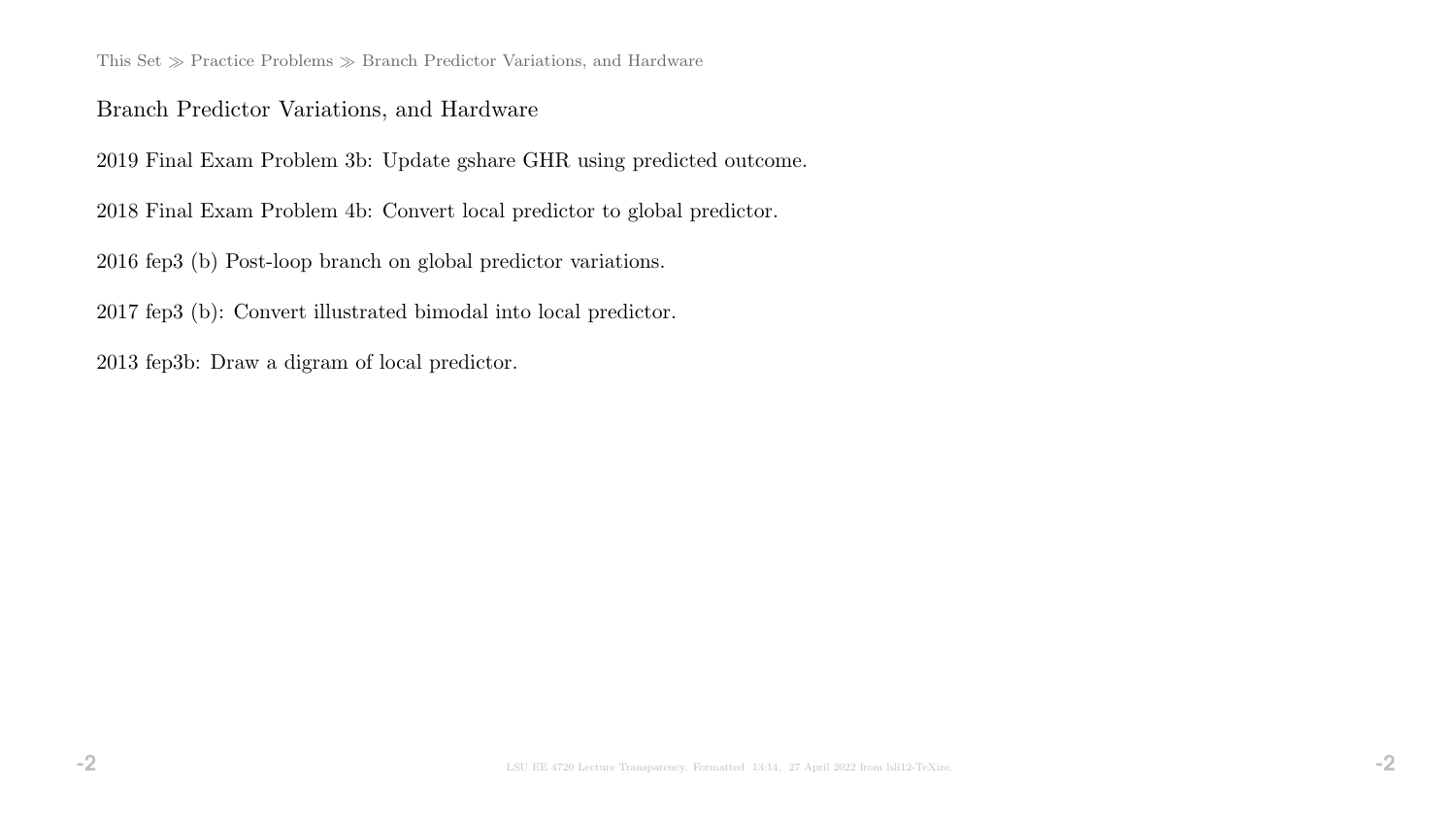Overview Direction and Target Prediction

#### CTI (Control Transfer Instruction):

Any instruction that causes instruction fetch to switch to another location, the target, (either immediately or after the execution of a delay-slot instruction). This includes branches, jumps, calls, and traps.

# Direction and Target Prediction

### Branch Direction Prediction:

Prediction of the outcome of branch. (Whether taken or not taken.)

There are many methods of predicting branches.

One estimate is  $10P$  different predictors  $\dots$ 

 $\dots$  where  $P$  is the number of computer engineering professors.

Fortunately the most important ones are use a few simple techniques.

CTI Target Prediction: Prediction of the target of a branch or of other CTI's.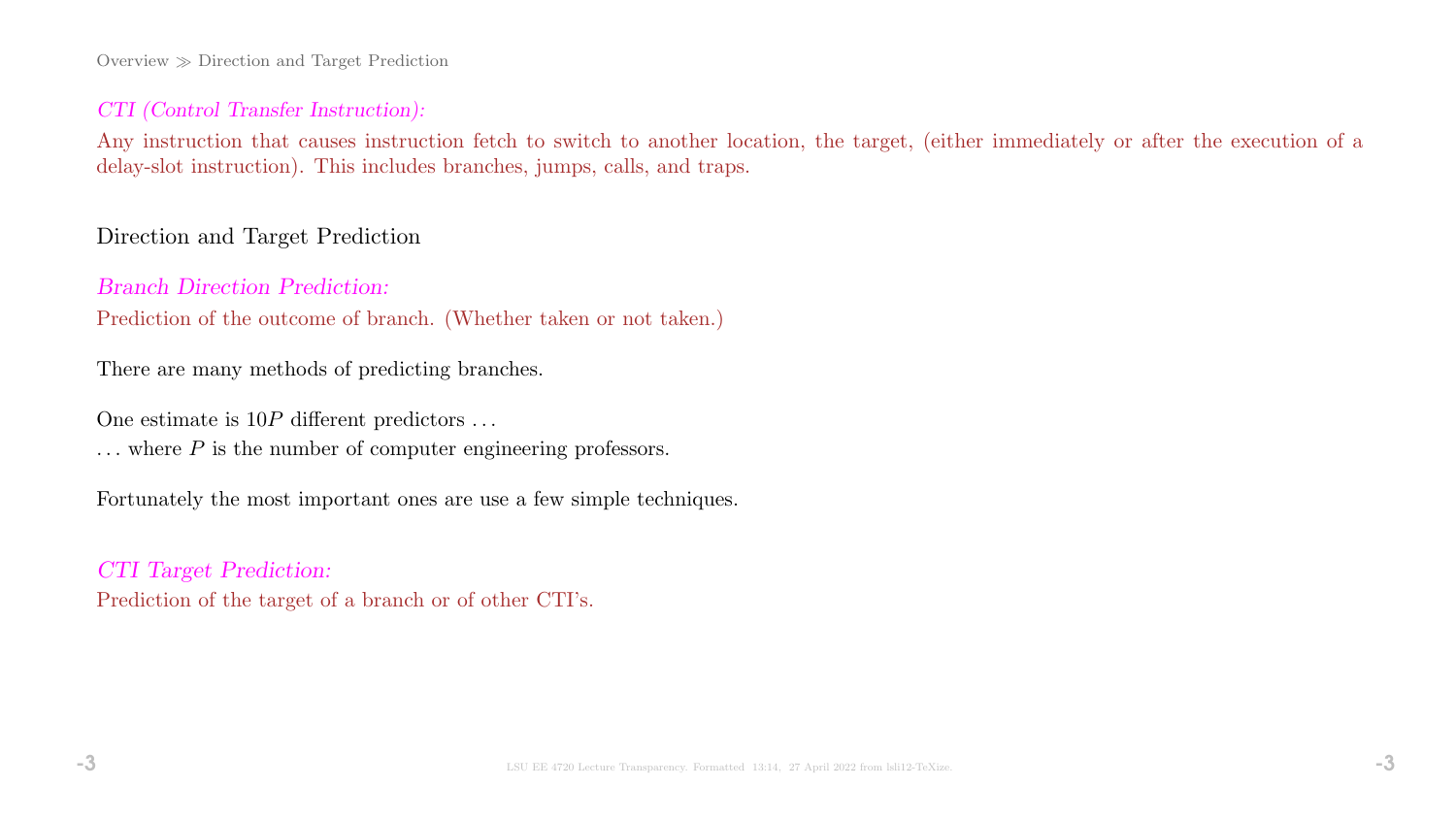Overview  $\gg$  CTI Prediction Motivation

## CTI Prediction Motivation

The 5-stage MIPS scalar pipeline executes CTIs without penalty.

Penalty cannot be avoided in other implementations ...

 $\ldots$  such as 2-way superscalar  $\ldots$ 

. . . or a 10-stage pipeline.

Branches occur frequently in code, about one in six in some integer code.

Without prediction their impact on performance will be significant.

For example, code can take 75% longer on a 4-way superscalar pipeline.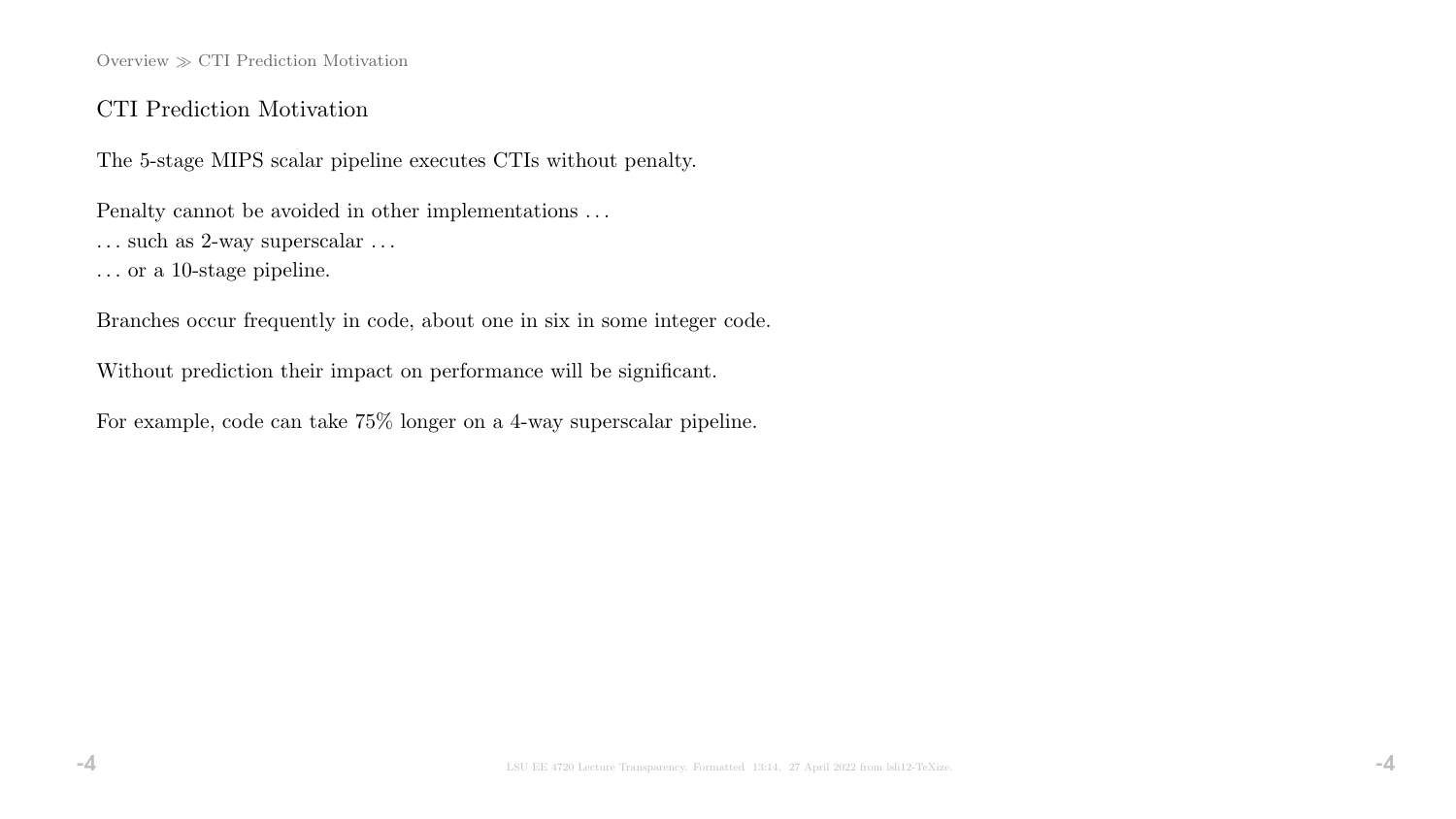Overview  $\gg$  CTI Prediction Motivation  $\gg$  Example: Impact of branches on 4-way MIPS

## Example: Estimate of impact on 4-way superscalar 5-stage MIPS:

Assume that one out of six instructions is a branch . . . . . . and that the code is perfectly scheduled so that there are no stalls.

Ideal time to execute N instructions:  $\lceil N/4 \rceil$ .

Number of squashed instructions if branch is in . . . ... Slot 0:  $2+4$ , Slot 1:  $1+4$ , Slot 2:  $0+4$ , Slot 3:  $0+3$ ... . . . Average: 4.5.

Number of squashed instructions:  $N_{\frac{1}{6}}^{\frac{1}{4}}4.5 = 0.75N$ .

Execution time with squashed instructions:  $(1 + 0.75)N/4$ .

Slowdown due to squashes:  $\frac{(1.75)N/4}{N/4} = 1.75$ .

That's 75% longer. Seventy-five percent!.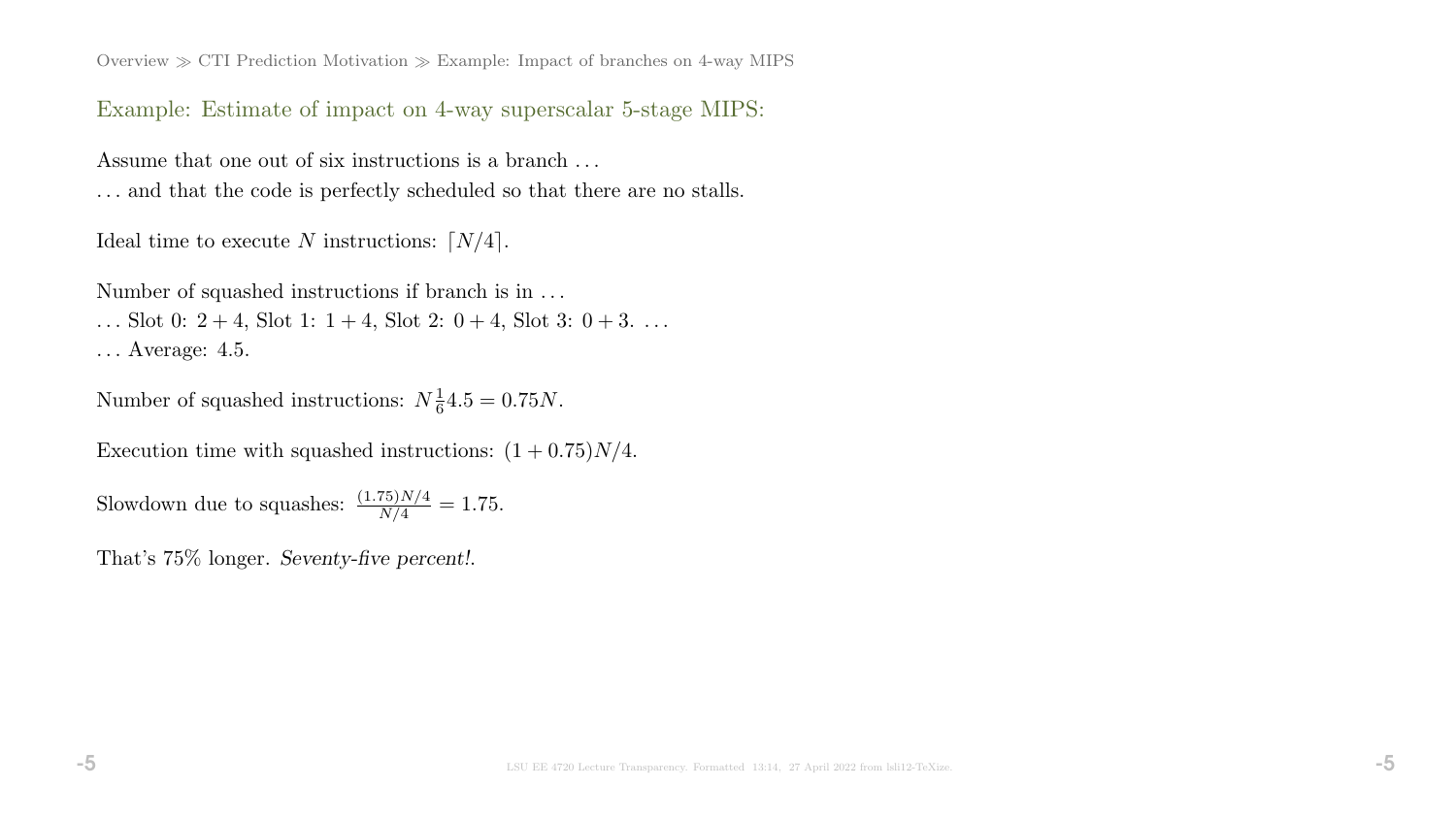Overview  $\gg$  Methods Covered

# Methods Covered

Simple: the Bimodal Predictor

A.k.a. the One-level predictor Commonly used in simpler CPUs.

Correlating (Two-Level) Predictors

Local History, a.k.a. PAg.

Global History, a.k.a. GAg.

gshare.

Commonly used in general purpose CPUs.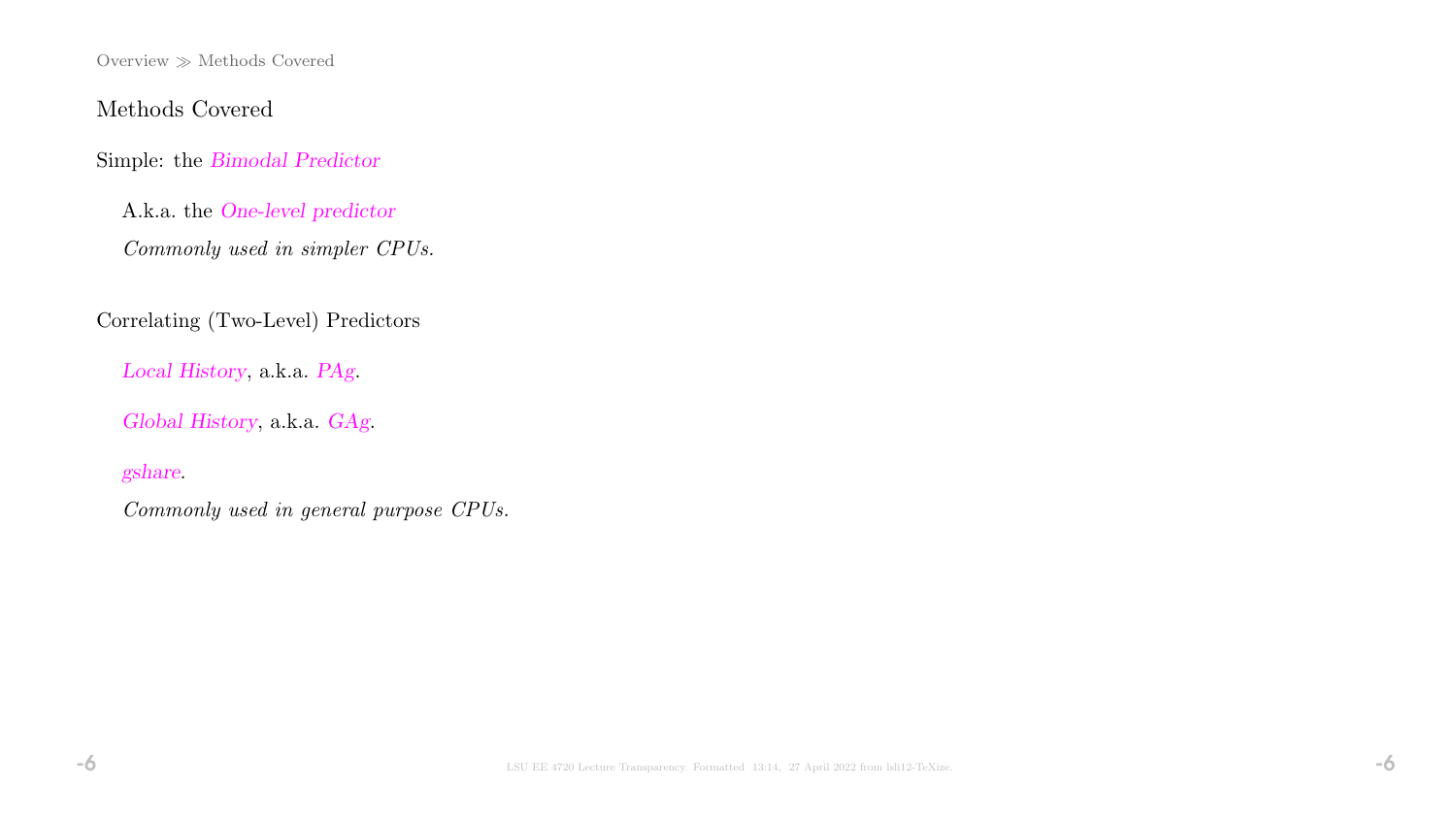Branch Prediction Idea

# Branch Prediction Idea

Idea: Predict using past behavior.

# Typical Behaviors

|                                        | $A: \text{ }$ beq $r2, r0,$ ERROR $\# N N N N N N N N $                   | # Never (or very rarely) taken. |
|----------------------------------------|---------------------------------------------------------------------------|---------------------------------|
|                                        | B: bne r3, r0, LOOP # T T N T T N T T N  # Looks like a 3-iteration loop. |                                 |
| $C:$ bltz $r4$ , SKIP                  | # T T N N T T N N T T N N  # Arbitrary repeating pattern.                 |                                 |
| D: bc1t LINEX                          | # T T T T N N N N N  # Long runs of Ns and Ts.                            |                                 |
| r1, 0(r2)<br>$\mathbf{1}$ <sub>M</sub> | # Random number: 0 or 1.<br>$E:$ beg r1, r0 SKIP $# T N N T N T T N $     | # Random, no pattern.           |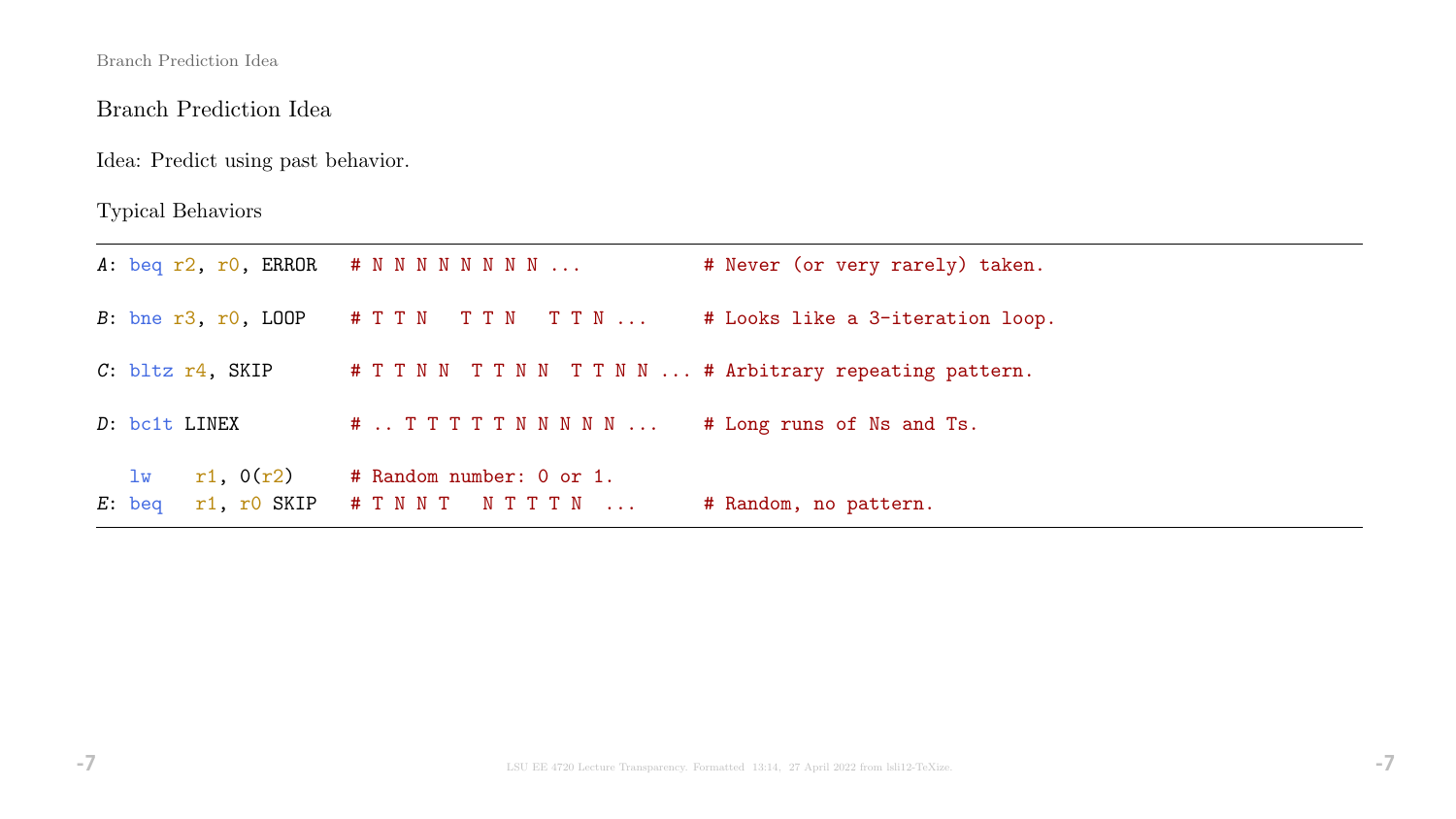Terminology and Execution Example  $\gg$  Execution Example

#### Terminology and Execution Example

Example: Default (for EE 4720) execution timing on a 2-way superscalar MIPS implementation with branch prediction.

In cycle 0, when the branch is in IF, it is predicted taken.

In cycle 1, when the branch is in ID, the predicted target, TARG, is fetched.

Alas, the branch has been *mispredicted*, this is discovered when the branch is resolved, in EX by the ALU near the end of cycle 2.

Instructions from  $\text{lw}$  to jr are speculatively executed from cycle 1 to 3.

In cycle 3, when the branch is in ME, the wrong-path instructions, lw, addi, ...,  $jr$ , are squashed, part of misprediction recovery.

In cycle 4 the correct-path instructions are finally fetched, starting at the branch fall-through instruction, sub.

The *misprediction penalty* in this example is 3 cycles.

| # Cycle                               |  | 0 1 2 3 4 5 6 7 8 |  |                |  |
|---------------------------------------|--|-------------------|--|----------------|--|
| beq $r1$ , $r2$ , TARG IF ID EX ME WB |  |                   |  |                |  |
| add r2, r3, r4 IF ID EX ME WB         |  |                   |  |                |  |
| sub r6, r7, r8                        |  |                   |  | IF ID EX ME WB |  |
| or r9, r10, r11                       |  |                   |  | IF ID EX ME WB |  |

| TARG:                     |  |                   |  |  |
|---------------------------|--|-------------------|--|--|
| 1w r7, 4(r6)              |  | IF ID EXX         |  |  |
| addi r6, r6, 8            |  | IF ID EXX         |  |  |
| xori r7, r7, Oxaa         |  | IF IDx            |  |  |
| andi $r9$ , $r7$ , $0xff$ |  | IF IDx            |  |  |
| sw $r20, -4(r6)$          |  | IFx               |  |  |
| jr r31                    |  | <b>IFx</b>        |  |  |
| # Cycle                   |  | 0 1 2 3 4 5 6 7 8 |  |  |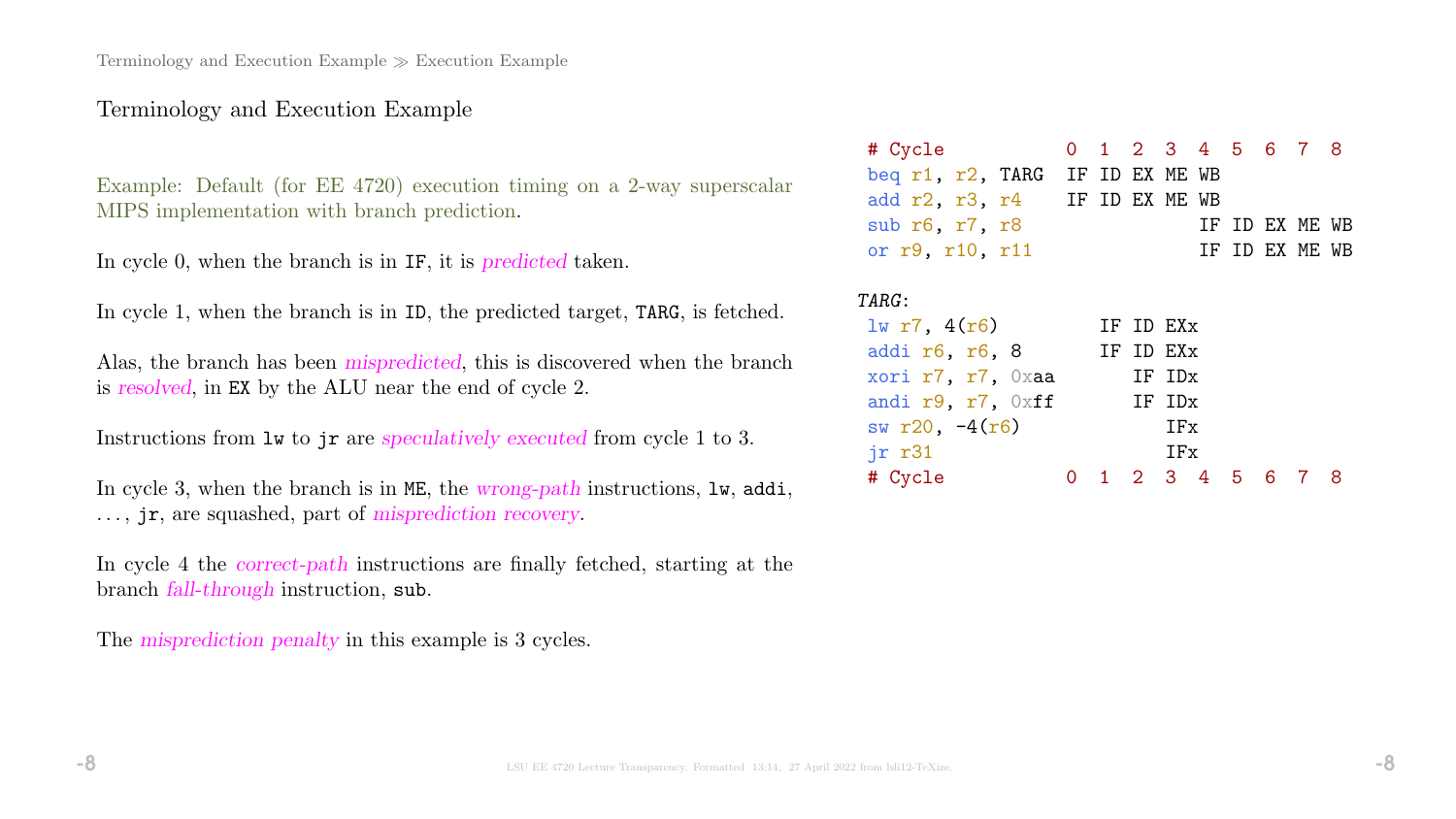Terminology and Execution Example  $\gg$  Branch Prediction Terminology

### Branch Prediction Terminology

Outcome: [of a branch instruction execution]. Whether the branch is taken or not taken.

#### Fall-Through Instruction: [of a branch]

For ISAs without branch delay slots, the instruction after the branch; for ISAs with a delay slot, the instruction after the branch's delay slot instruction.

#### T:

A taken branch. Used in diagrams to show branch outcomes.

#### N:

A branch that is not taken. Used in diagrams to show branch outcomes.

#### Prediction:

A direction determined by a branch direction predictor or a target determined by a target predictor.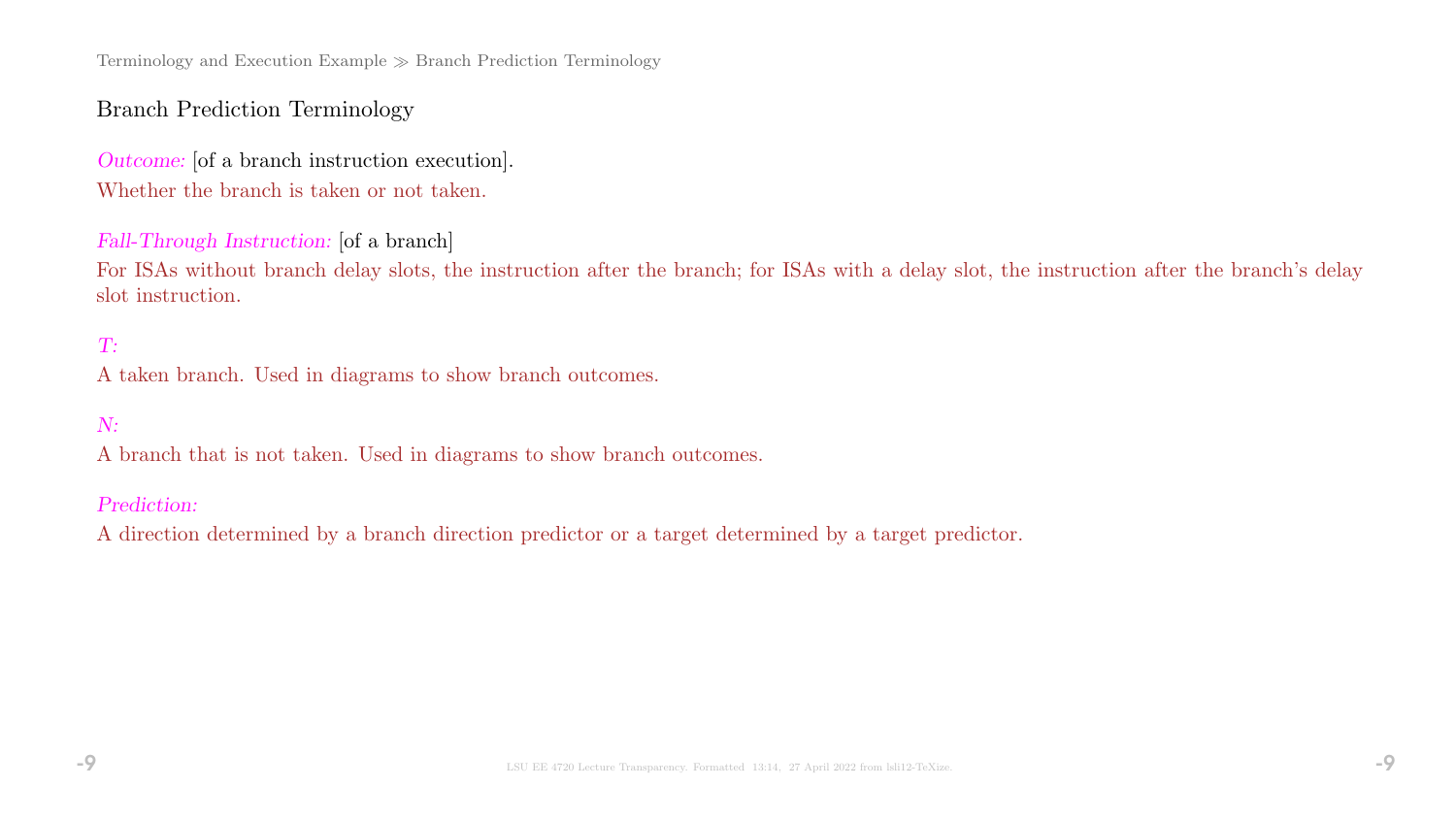Terminology and Execution Example  $\gg$  Branch Prediction Terminology

# Resolve: [a branch].

To determine whether a branch is taken and if so, to which address.

In our default MIPS without prediction branches resolved in ID.

In our default MIPS with prediction branches resolved at the end of EX.

#### Misprediction:

An incorrect prediction.

#### Wrong-Path Instructions:

Instructions fetched due to a misprediction. These instructions can start at the target (when the branch is predicted taken) or at the fall-through when predicted not taken.

Wrong-path instructions must not be allowed to finish.

#### Correct-Path Instructions:

Instructions fetched based on the correct outcome of the branch, starting either at the target or fall-through.

# Prediction Accuracy: [of a prediction scheme].

The number of correct predictions divided by the number of predictions.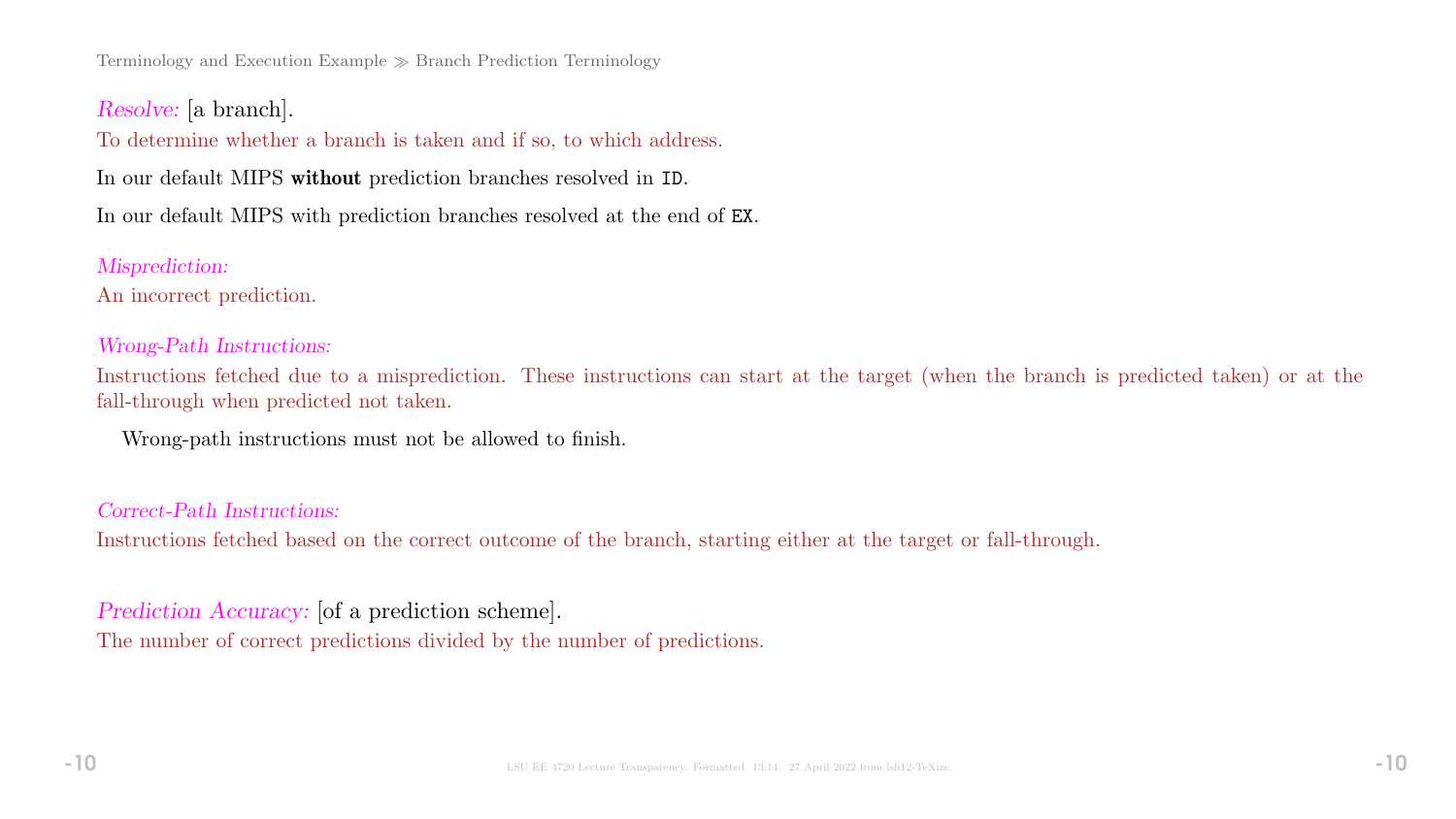Terminology and Execution Example  $\gg$  Branch Prediction Terminology

### Speculative Execution:

The execution of instructions which may not be on the correct program path (due to a predicted CTI) or which may not be correct for other reasons (such as load/store dependence prediction [a topic that is usually not covered in this class]).

#### Misprediction Recovery:

Undoing the effect of speculatively executed instructions . . .

. . . and re-starting instruction fetch at the correct address.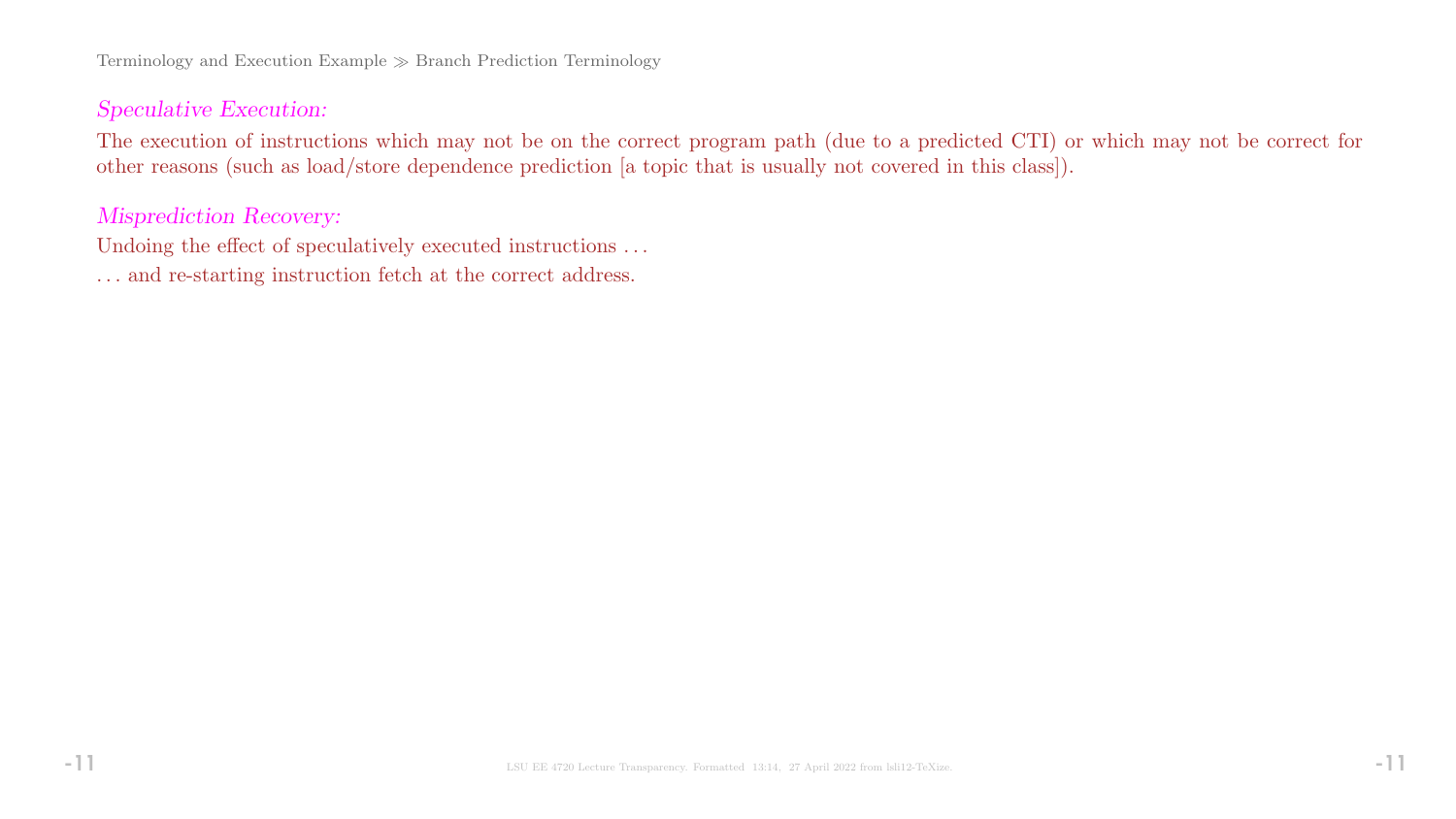## Hardware Overview

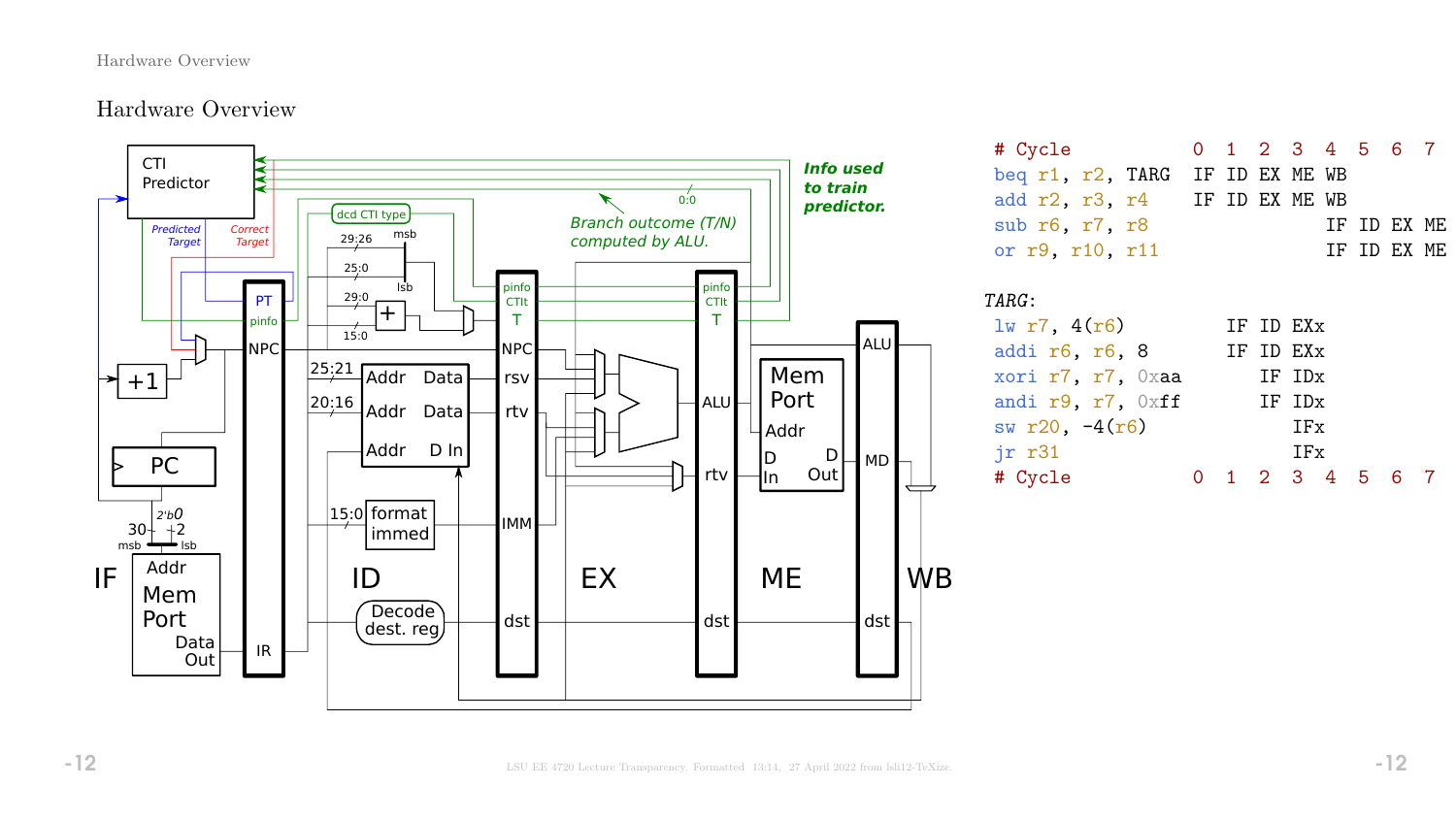# Bimodal Branch Predictor

# Bimodal Branch Predictor:

A branch direction predictor that associates a 2-bit counter (just a 2-bit unsigned integer) with each branch. The counter is incremented when the branch is taken and decremented when the branch is not taken. The branch is predicted taken if the counter value is 2 or 3.

Example of 2-Bit Counter Used for Four-Iteration Loop

In diagram below initial counter value assumed to be zero.

| # Counter:                                             |         | 0 1 2 3 2 3 3 3 2 3 3 3 2 3 3 3 2 |  |                                                                                                                                                                                                                                                                                                  |  |  |  |  |
|--------------------------------------------------------|---------|-----------------------------------|--|--------------------------------------------------------------------------------------------------------------------------------------------------------------------------------------------------------------------------------------------------------------------------------------------------|--|--|--|--|
| beg $r1$ , $r2$ , TARG T T T N T T T N T T T N T T T N |         |                                   |  |                                                                                                                                                                                                                                                                                                  |  |  |  |  |
| # Prediction                                           |         | nnt t t t t t t t t t t t t       |  |                                                                                                                                                                                                                                                                                                  |  |  |  |  |
| # Outcome:                                             | $X$ $X$ |                                   |  | $\mathbf{X}$ and $\mathbf{X}$ and $\mathbf{X}$ and $\mathbf{X}$ and $\mathbf{X}$ and $\mathbf{X}$ and $\mathbf{X}$ and $\mathbf{X}$ and $\mathbf{X}$ and $\mathbf{X}$ and $\mathbf{X}$ and $\mathbf{X}$ and $\mathbf{X}$ and $\mathbf{X}$ and $\mathbf{X}$ and $\mathbf{X}$ and $\mathbf{X}$ and |  |  |  |  |

Prediction Accuracy:  $\frac{3}{4}$ , based on repeating pattern.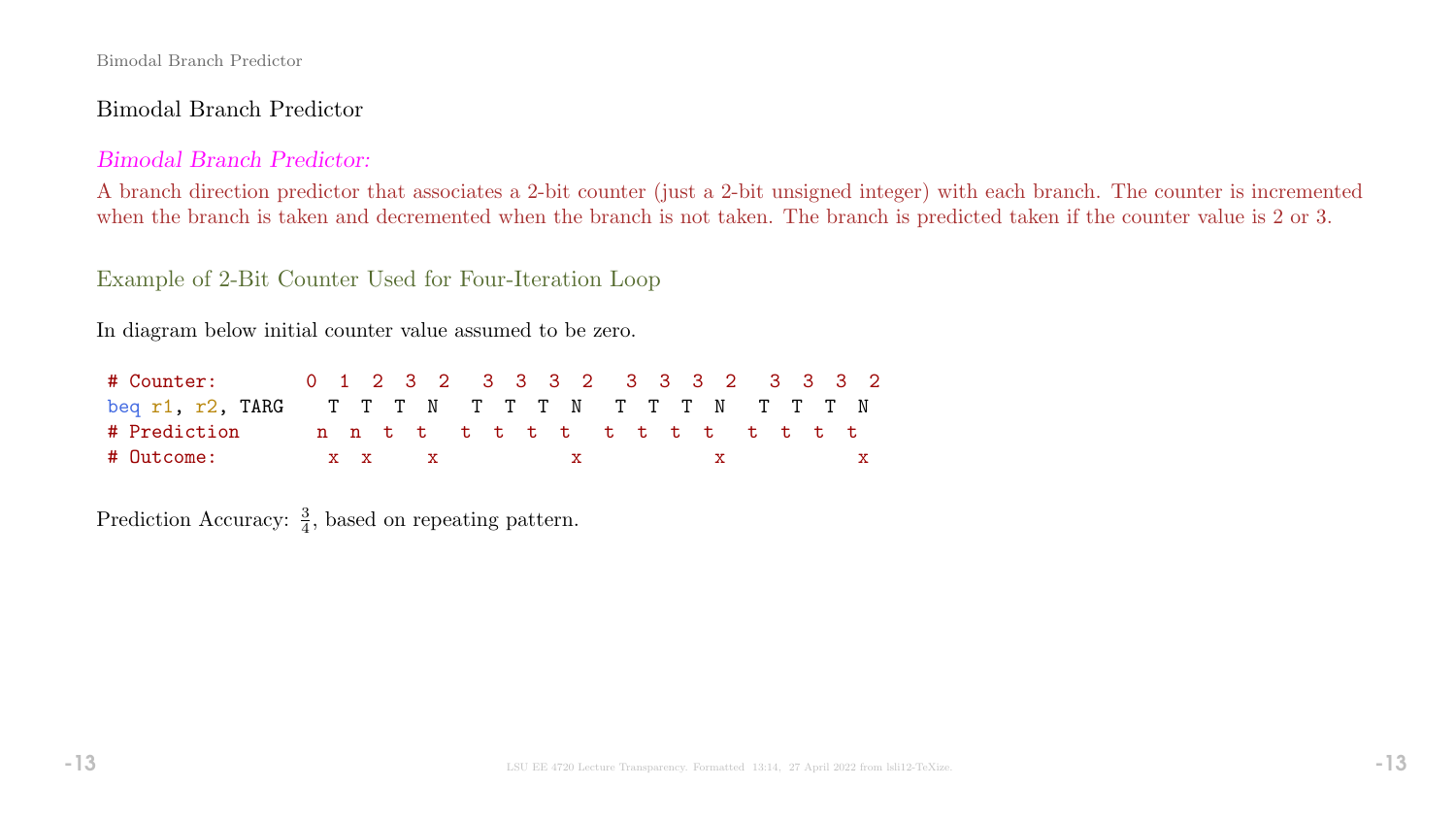Bimodal Branch Predictor  $\gg$  Characteristics:

# Bimodal Branch Predictor

Characteristics:

Low cost.

Used in many 20th century processors.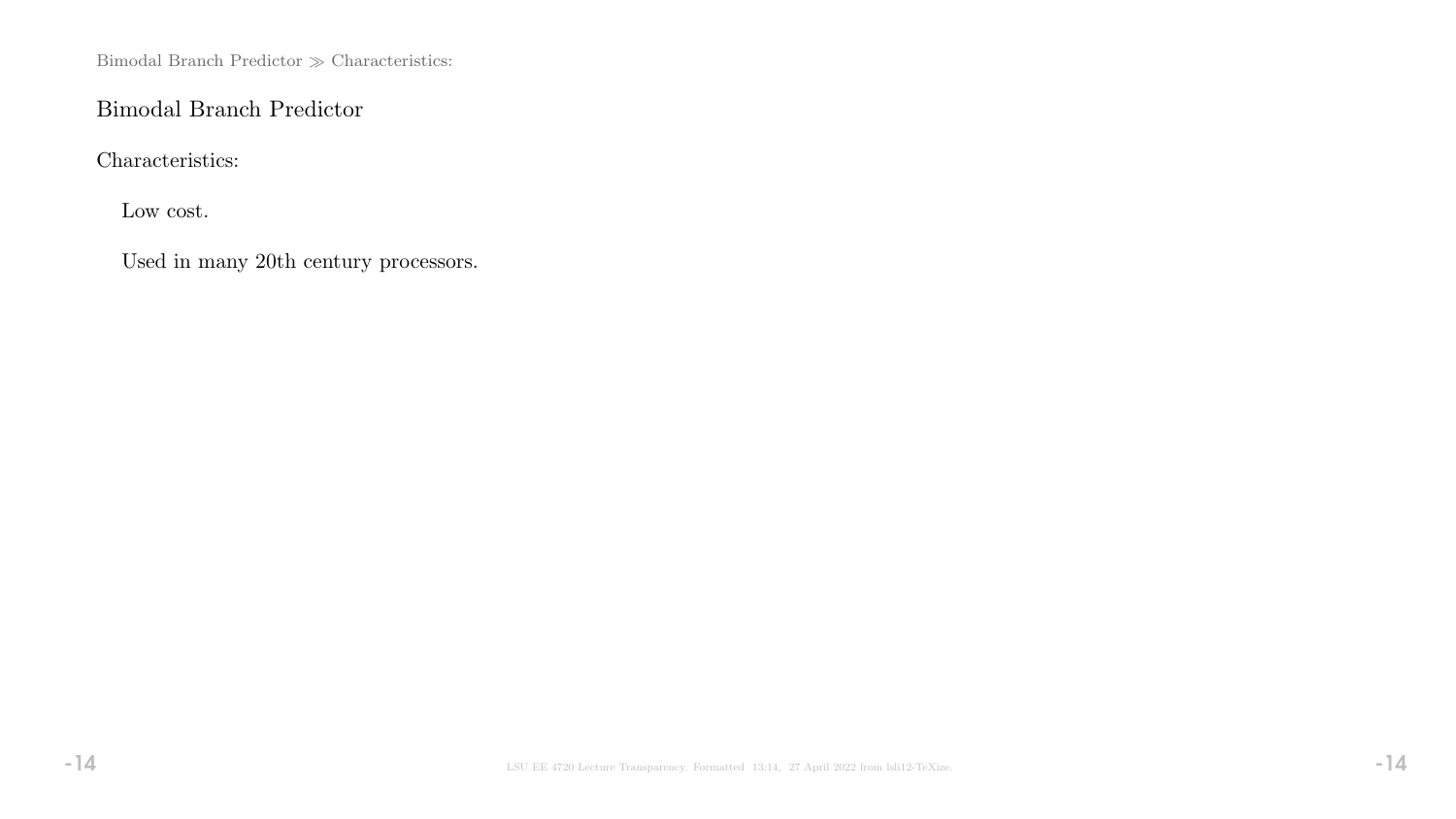Bimodal Branch Predictor Bimodal Branch Predictor Idea

#### Bimodal Branch Predictor Idea

Idea: maintain a branch history for each branch instruction.

Branch History: Information about past behavior of the branch.

Branch histories stored in a branch history table (BHT).

Often, branch history is sort of number of times branch taken. . . . . . minus number of times not taken.

Other types of history possible.

Branch history read to make a prediction.

Branch history updated when branch outcome known.

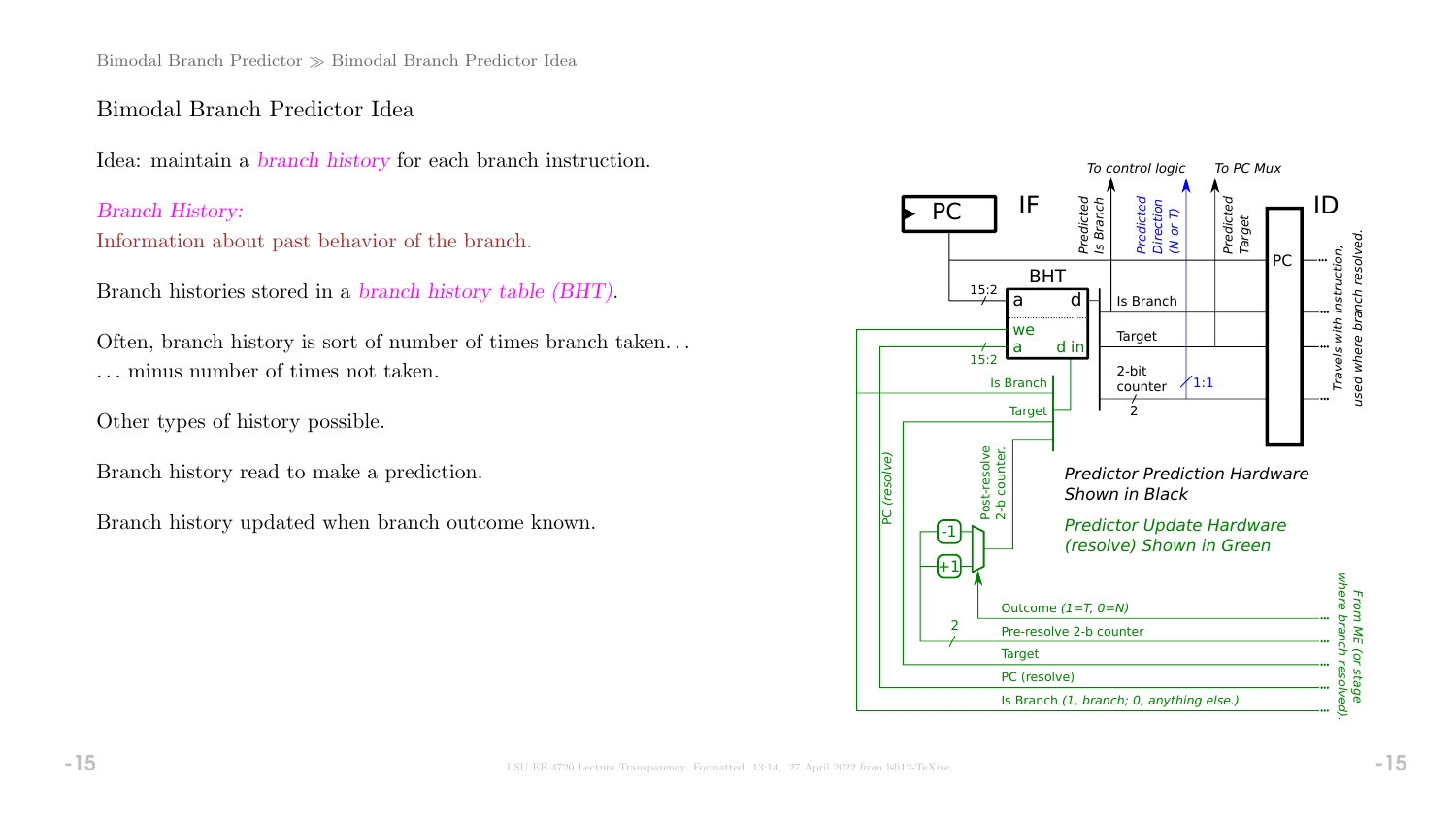Bimodal Branch Predictor  $\gg$  Branch History Counter

## Branch History Counter

### Branch History Counter and Two-Bit Counter

If a counter used, branch history incremented when branch taken. . . . . . and decremented when branch not taken.

Symbol *n* denotes number of bits for branch history.

To save space and for performance reasons . . . ... branch history limited to a few bits, usually  $n = 2$ .

Branch history updated using a saturating counter.

A saturating counter is an arithmetic unit that can add or subtract one . . . ... in which  $x + 1 \to x + 1$  for  $x \in [0, 2^n - 2]$  ...  $\ldots$   $x-1 \to x-1$  for  $x \in [1, 2^n-1] \ldots$  $\ldots (2^n - 1) + 1 \rightarrow 2^n - 1 \ldots$  $\ldots$  and  $0 - 1 \rightarrow 0$ .

For an *n*-bit counter, predict taken if counter  $\geq 2^{n-1}$ .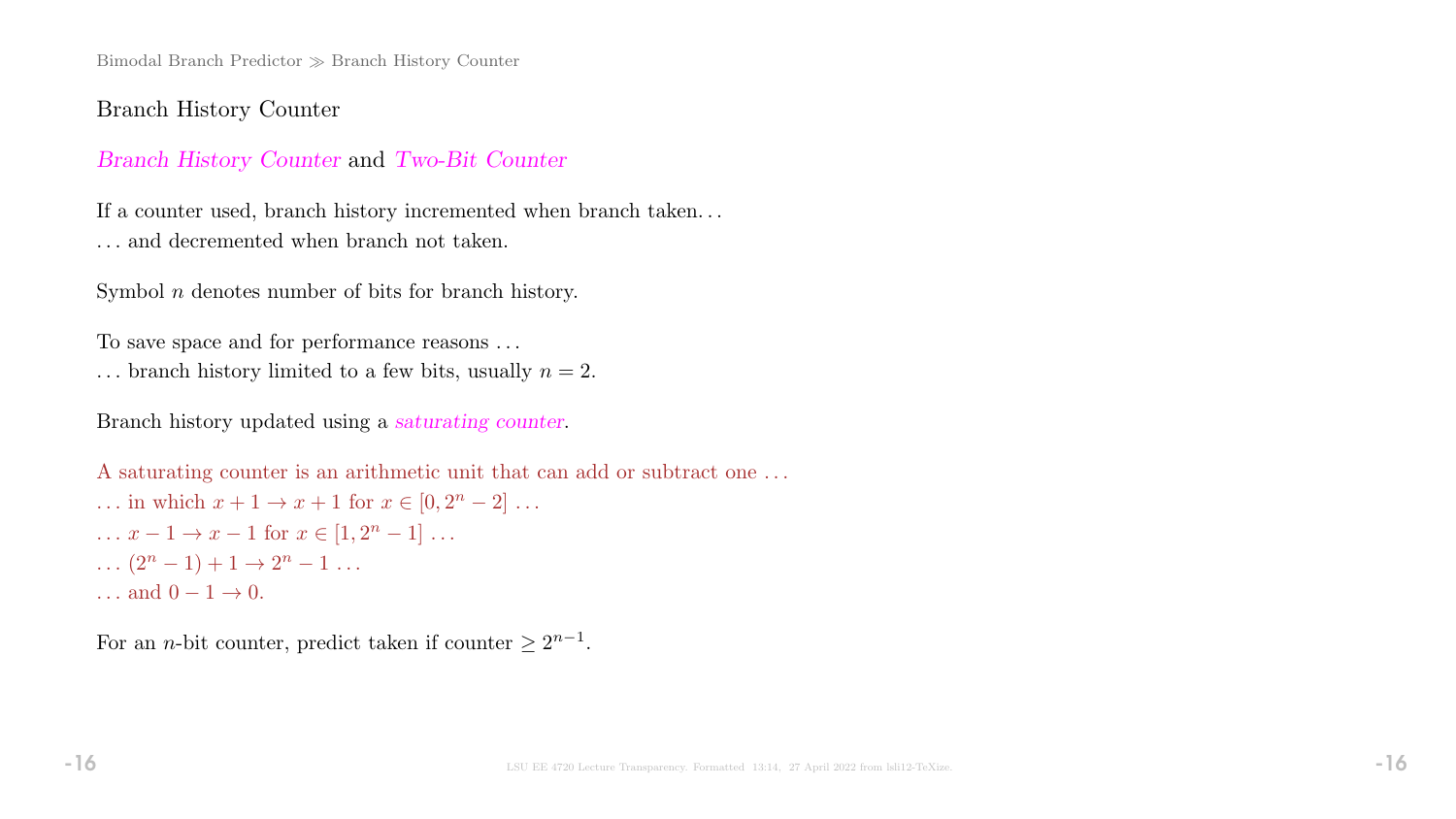Bimodal Branch Predictor  $\gg$  Branch History (2-Bit) Counter Example

Branch History (2-Bit) Counter Example

Example of 2-Bit Counter Used for Four-Iteration Loop

In diagram below initial counter value assumed to be zero.

| # Counter:                                       | 0 1 2 3 2 3 3 3 2 3 3 3 2 3 3 3 2 |  |  |  |  |  |  |                             |  |  |  |
|--------------------------------------------------|-----------------------------------|--|--|--|--|--|--|-----------------------------|--|--|--|
| beg r1, r2, TARG T T T N T T T N T T T N T T T N |                                   |  |  |  |  |  |  |                             |  |  |  |
| # Prediction                                     |                                   |  |  |  |  |  |  | nnt t t t t t t t t t t t t |  |  |  |
| # Outcome:                                       |                                   |  |  |  |  |  |  |                             |  |  |  |

Prediction Accuracy:  $\frac{3}{4}$ , based on repeating pattern.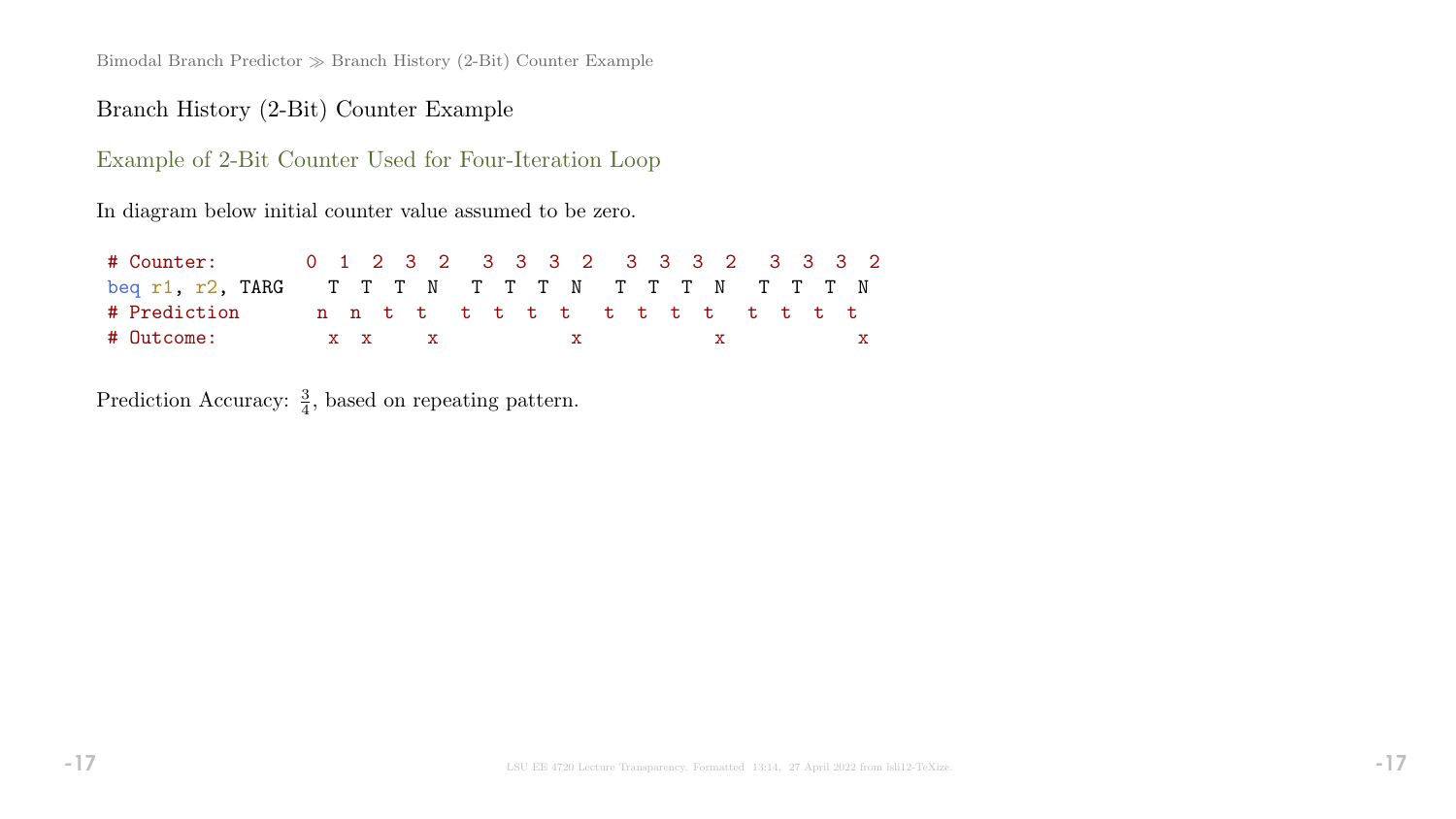Bimodal Branch Predictor  $\gg$  Predictor Hardware

Predictor Hardware

Bimodal aka One-Level Branch Predictor Hardware

Illustrated for 5-stage MIPS implementation.

Branch Prediction Steps

1: Predict.

Read branch history, available in IF.

2: Resolve (Determine Branch Outcome)

Execute predicted branch in usual way.

3: Recover (If necessary.)

Undo effect of speculatively executing instructions, start fetching from correct path.

4: Update Branch History

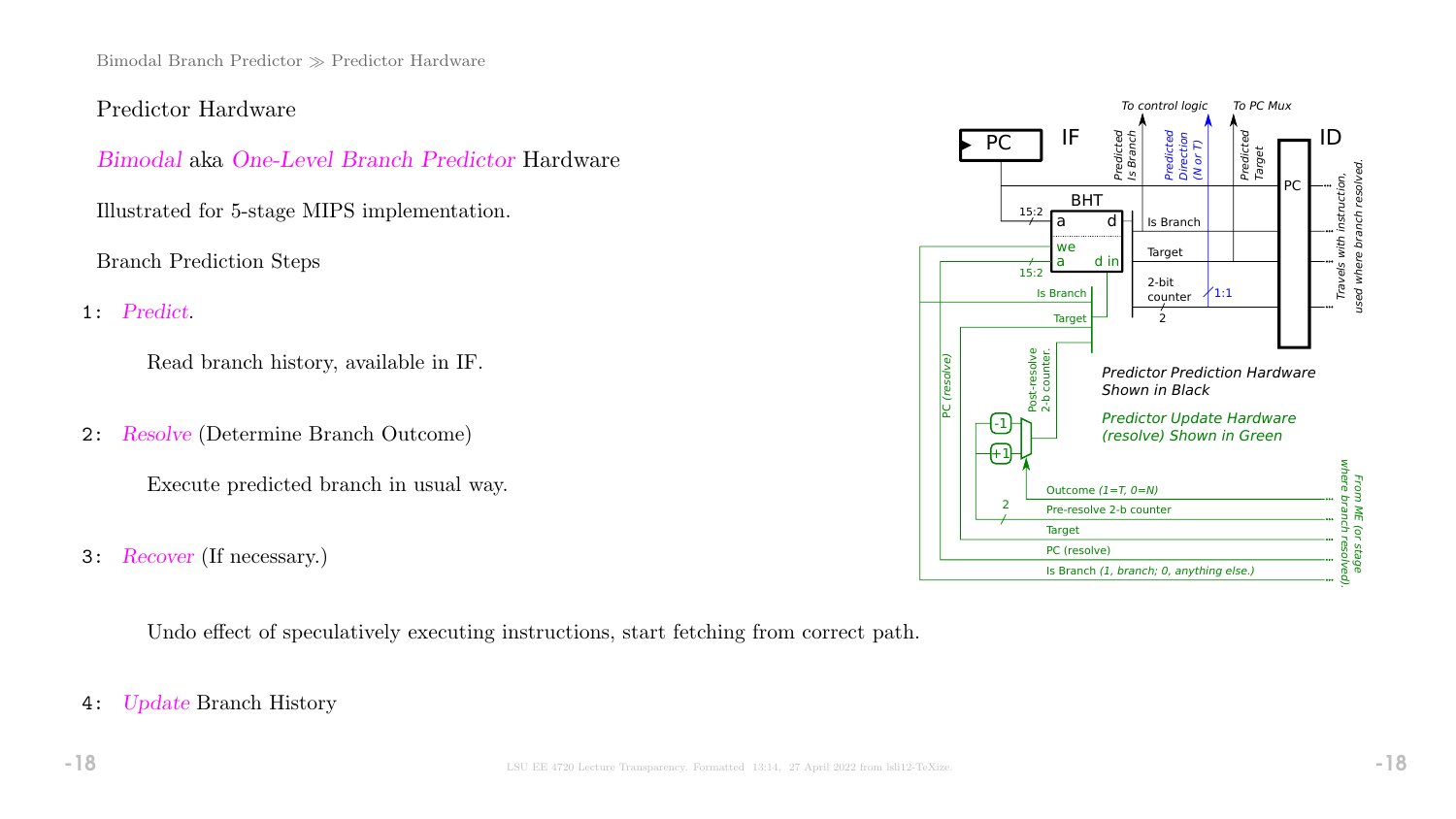Bimodal Branch Predictor  $\gg$  Predictor Hardware  $\gg$  Branch History Table

## Branch History Table

Branch History Table

Stores info about each branch.

Used in all branch predictors, the info varies based on predictor type.

Implemented using a memory device.

Address (called index) is hash of branch address (PC).

For  $2^m$ -entry BHT, hash is m lowest bits of branch PC skipping alignment.

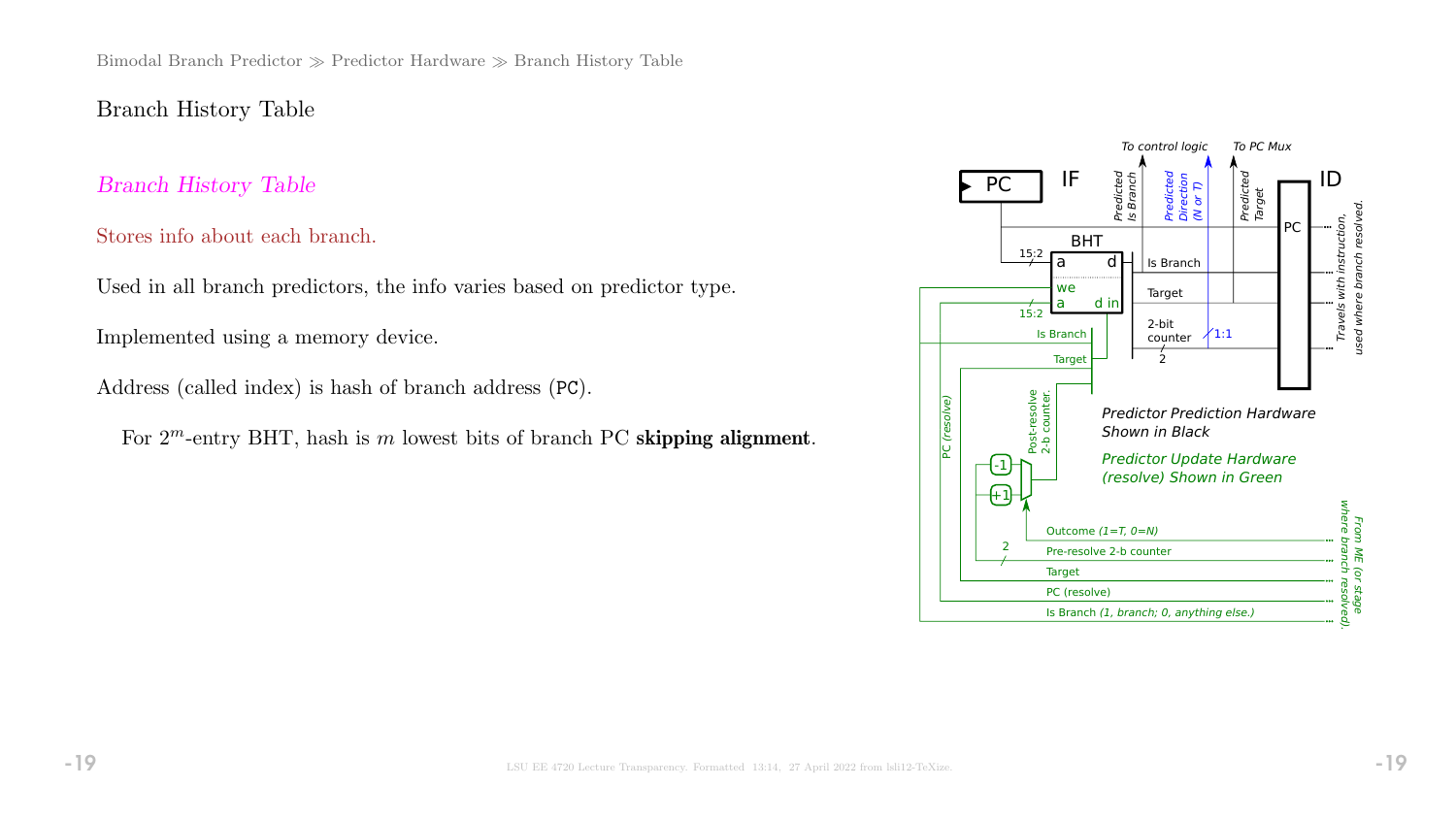Bimodal Branch Predictor  $\gg$  Predictor Hardware  $\gg$  Output of BHT

Output of BHT

CTI Type, indicating whether insn is a branch, jump, etc.

Note: CTI, Control Transfer Instruction, is any instruction that causes execution to go somewhere else, such as a branch, jump, or trap.

Target Address, the address to go to if CTI taken.

Two-Bit Counter, bias in taken direction.

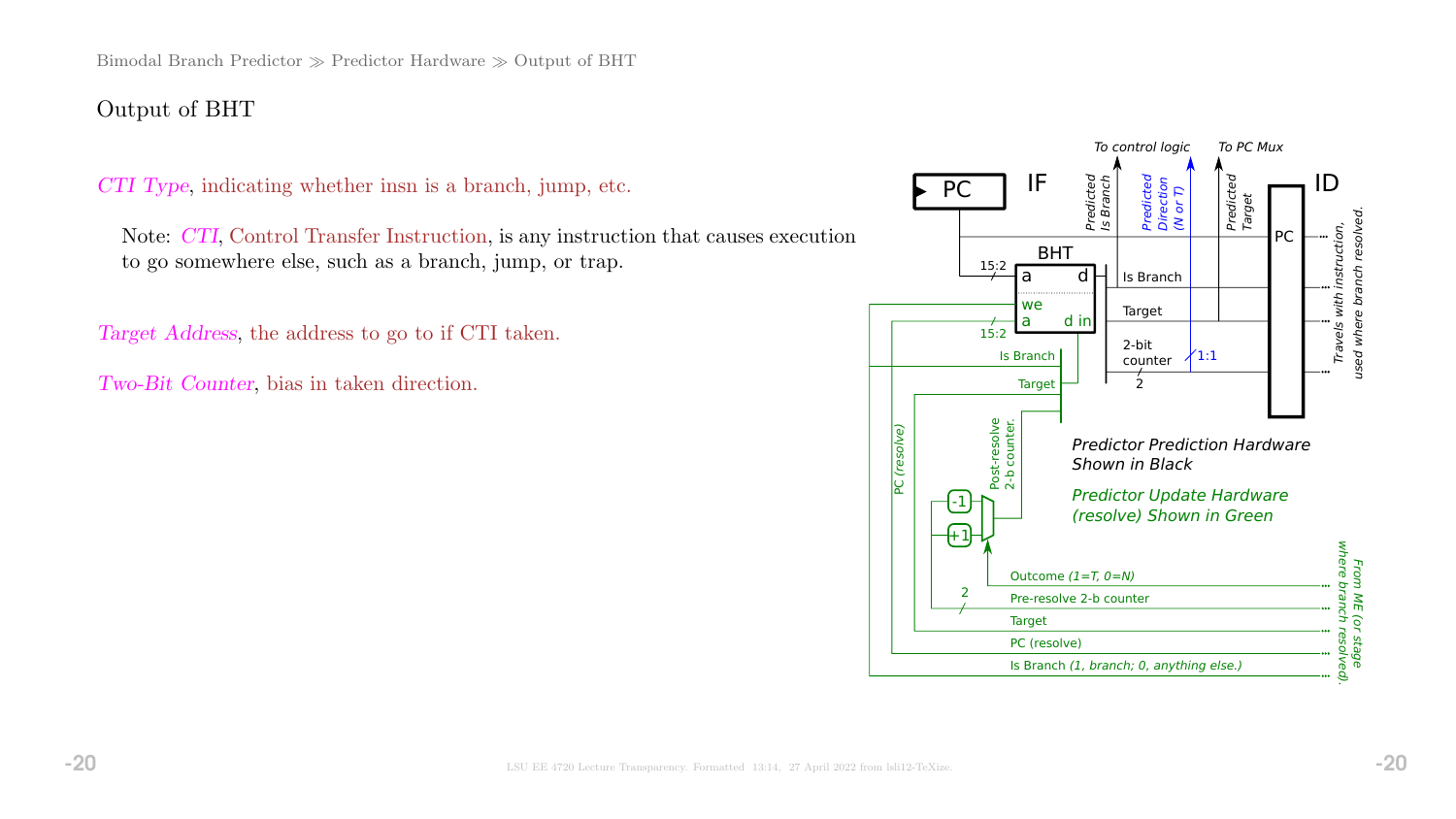Separate Target and History Tables

Use separate tables for 2-bit counter (BHT) and other info (BTB).

Use a tag to detect some collisions.

Finish!

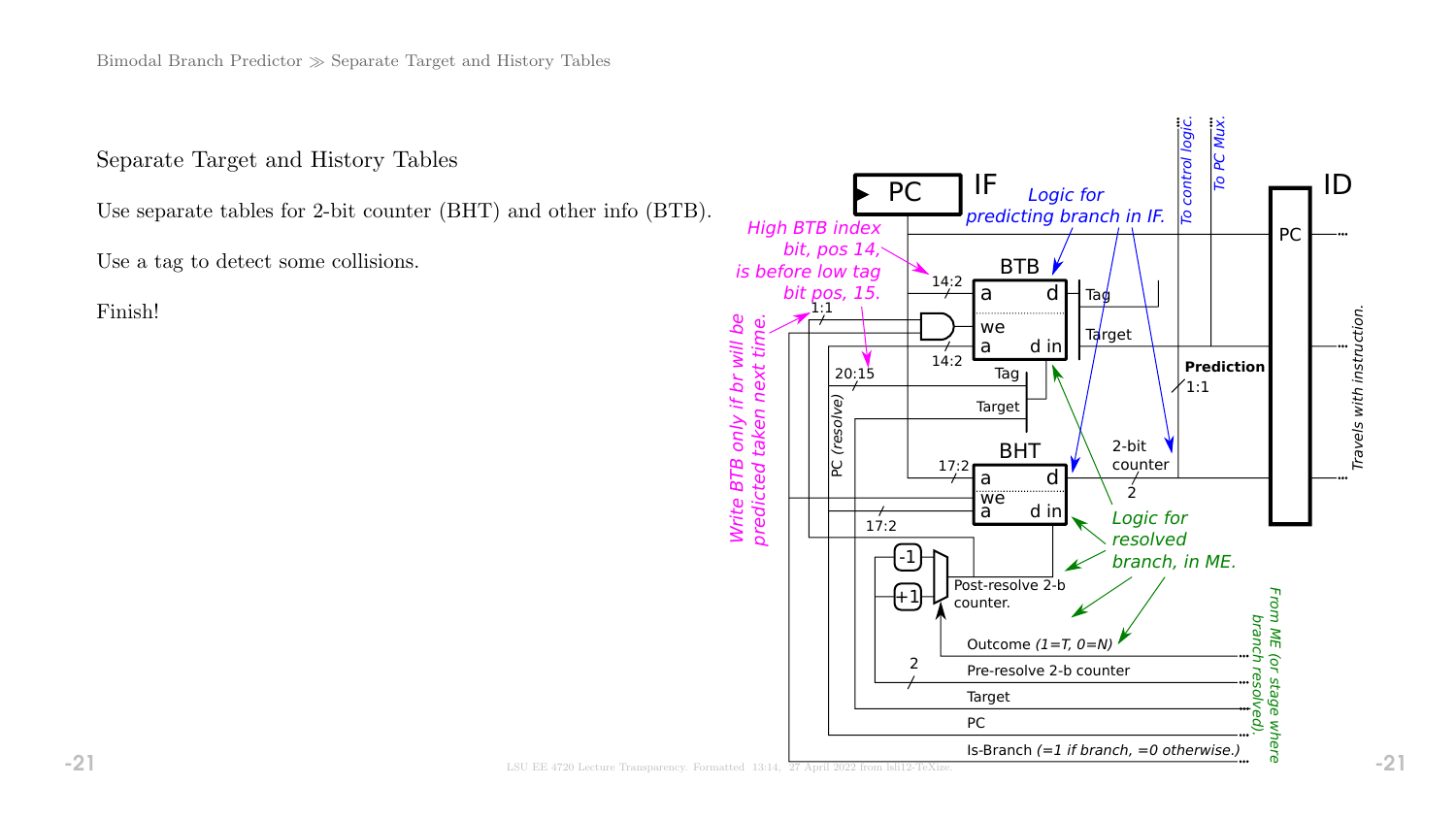Sample Local Histories

Outcomes for individual branches, categorized by pattern, sorted by frequency.

Branches running TEX text formatter compiled for SPARC (Solaris).

|    |      |        |      |  |                         | Arbitrary, pat 60288, br732164, 0.7743 0.7170 0.7199 (0.19675) |                |
|----|------|--------|------|--|-------------------------|----------------------------------------------------------------|----------------|
|    |      |        |      |  |                         | % Patterns # Branches gshre local corr Local History           |                |
| 0: | fe7f | 0.0004 | 1397 |  | $0.912$ $0.916$ $0.896$ | TTTTTTTNNTTTTTTTT                                              | - 0            |
| 1: | ff3f | 0.0004 | 1323 |  | $0.924$ 0.909 0.900     | TTTTTTNNTTTTTTTTTTTTTT                                         | $\overline{O}$ |
| 2: | fcff | 0.0004 | 1317 |  | $0.949$ 0.939 0.948     | TTTTTTTTNNTTTTTTT                                              | $\Omega$       |
| 3: | ff9f | 0.0003 | 1245 |  | $0.910$ $0.905$ $0.898$ |                                                                | $\Omega$       |
| 4: | f9ff | 0.0003 | 1235 |  | $0.955$ 0.950 0.955     | TTTTTTTTTNNTTTTT                                               | $\Omega$       |
| 5: | ffcf | 0.0003 | 1188 |  | $0.926$ $0.921$ $0.923$ | TTTTNNTTTTTTTTTTT                                              | $\Omega$       |
| 6: | 60   | 0.0003 | 1163 |  | 0.873 0.829 0.854       | NNNNNTTNNNNNNNNNN                                              | $\overline{0}$ |
| 7: | 180  | 0.0003 | 1159 |  | $0.955$ 0.914 0.926     | NNNNNNNTTNNNNNNNN                                              | $\overline{0}$ |
| 8: | 300  | 0.0003 | 1158 |  | $0.949$ 0.926 0.934     | NNNNNNNNTTNNNNNN                                               | $\Omega$       |
| 9: | c0   | 0.0003 | 1155 |  | $0.944$ 0.917 0.926     | NNNNNNTTNNNNNNNNN                                              | $\Omega$       |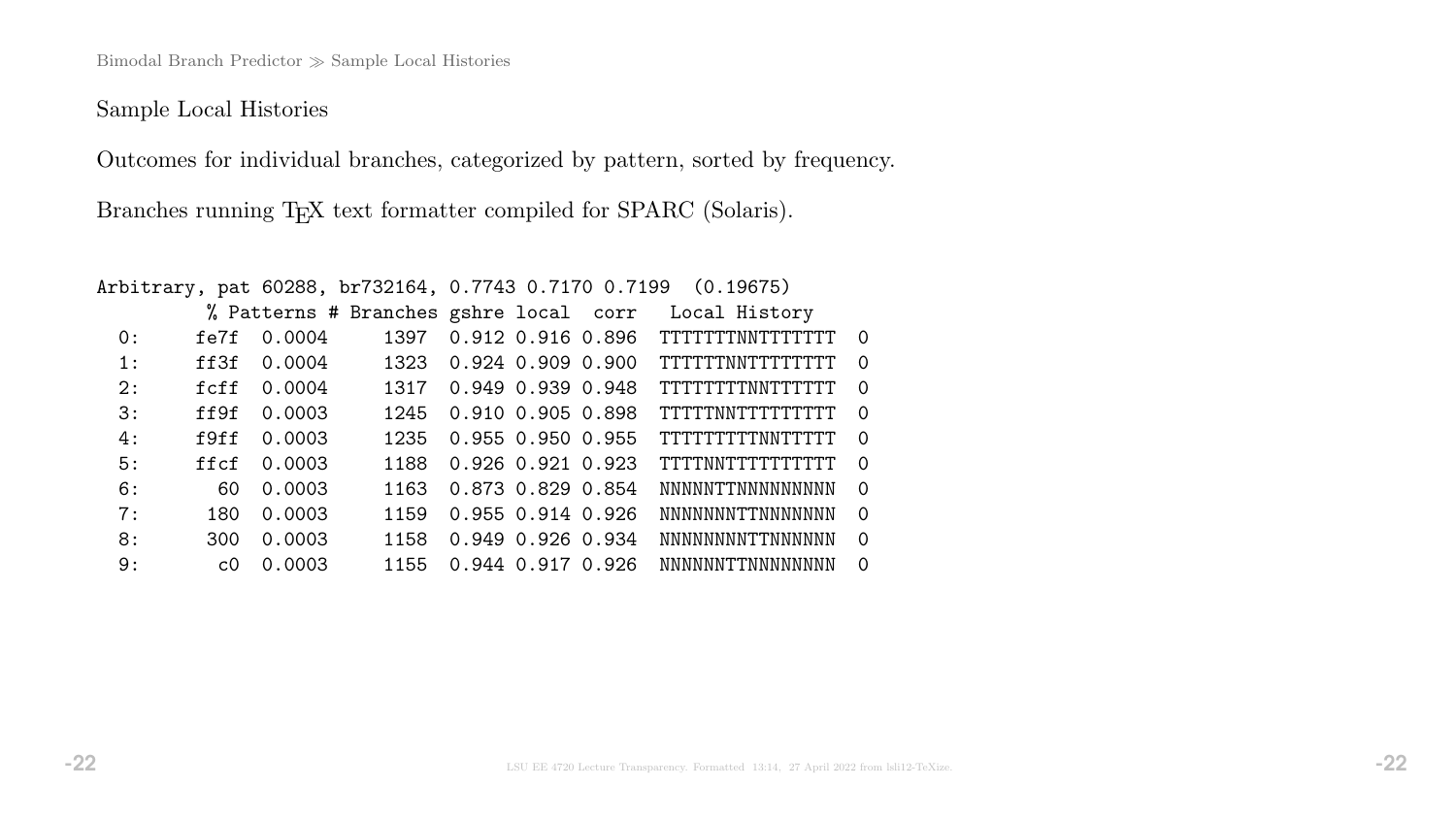|    |                        | Short Loop, pat 124, br                |         |                         |                      | 137681, 0.8908 0.9055 0.7441 (0.03700) |                |
|----|------------------------|----------------------------------------|---------|-------------------------|----------------------|----------------------------------------|----------------|
|    |                        | % Patterns # Branches gshre local corr |         |                         |                      | Local History                          |                |
| 0: | 5555                   | 0.0040                                 | 14753   |                         | 0.987 0.981 0.912    | TNTNTNTNTNTNTNTN                       | $\mathbf{1}$   |
| 1: | aaaa                   | 0.0040                                 | 14730   | 0.859 0.978 0.461       |                      | <b>NTNTNTNTNTNTNTNT</b>                | $\mathbf{1}$   |
| 2: | 9249                   | 0.0022                                 | 8062    | 0.997 0.992 0.988       |                      | TNNTNNTNNTNNTNNT                       | $\mathbf{1}$   |
| 3: | 4924                   | 0.0022                                 | 8055    | 0.997 0.998 0.998       |                      | NNTNNTNNTNNTNNTN                       | $\mathbf{1}$   |
| 4: | 2492                   | 0.0022                                 | 8047    | 0.993 0.991 0.009       |                      | <b>NTNNTNNTNNTNNTNN</b>                | $\mathbf{1}$   |
| 5: | db <sub>6</sub> d      | 0.0013                                 | 4864    | 0.713 0.915 0.065       |                      | TNTTNTTNTTNTTNTT                       | $\mathbf{1}$   |
| 6: | b6db                   | 0.0013                                 | 4713    | 0.862 0.903 0.926       |                      | TTNTTNTTNTTNTTNT                       | $\mathbf{1}$   |
| 7: | 6db6                   | 0.0012                                 | 4640    | 0.991 0.978 0.970       |                      | <b>NTTNTTNTTNTTNTTN</b>                | $\mathbf{1}$   |
| 8: | bbbb                   | 0.0008                                 | 3061    | 0.896 0.936 0.949       |                      | TTNTTTNTTTNTTTNT                       | $\mathbf{1}$   |
|    |                        |                                        |         |                         |                      |                                        |                |
|    | Long Loop?, pat 32, br |                                        | 185795, |                         | 0.9170 0.9052 0.9096 | (0.04993)                              |                |
| 0: | fffe                   | 0.0025                                 | 9204    | 0.902 0.930 0.913       |                      |                                        | $\overline{2}$ |
| 1: | 8000                   | 0.0025                                 | 9198    | 0.654 0.700 0.705       |                      | NNNNNNNNNNNNNNNT                       | $\overline{2}$ |
| 2: | 7fff                   | 0.0022                                 | 8052    | 0.890 0.817 0.818       |                      | <b>TTTTTTTTTTTTTTTTN</b>               | $\overline{2}$ |
| 3: | ffbf                   | 0.0018                                 | 6800    | 0.933 0.908 0.920       |                      | TTTTTTNTTTTTTTTTTTTT                   | $\overline{2}$ |
| 4: | feff                   | 0.0018                                 | 6782    | 0.946 0.938 0.942       |                      | <b>TTTTTTTTNTTTTTTTTTTTT</b>           | $\overline{2}$ |
| 5: | ff7f                   | 0.0018                                 | 6778    | $0.949$ 0.946 0.950     |                      | <b>TTTTTTTNTTTTTTTTTTTTT</b>           | $\overline{2}$ |
| 6: | fdff                   | 0.0018                                 | 6738    | 0.947 0.941 0.946       |                      | <b>TTTTTTTTTNTTTTTTTTTTT</b>           | $\overline{2}$ |
| 7: | $\mathbf{1}$           | 0.0018                                 | 6690    | $0.955$ $0.945$ $0.942$ |                      | TNNNNNNNNNNNNNNN                       | $\overline{2}$ |

8: fffd 0.0018 6667 0.968 0.966 0.967 TNTTTTTTTTTTTTTT 2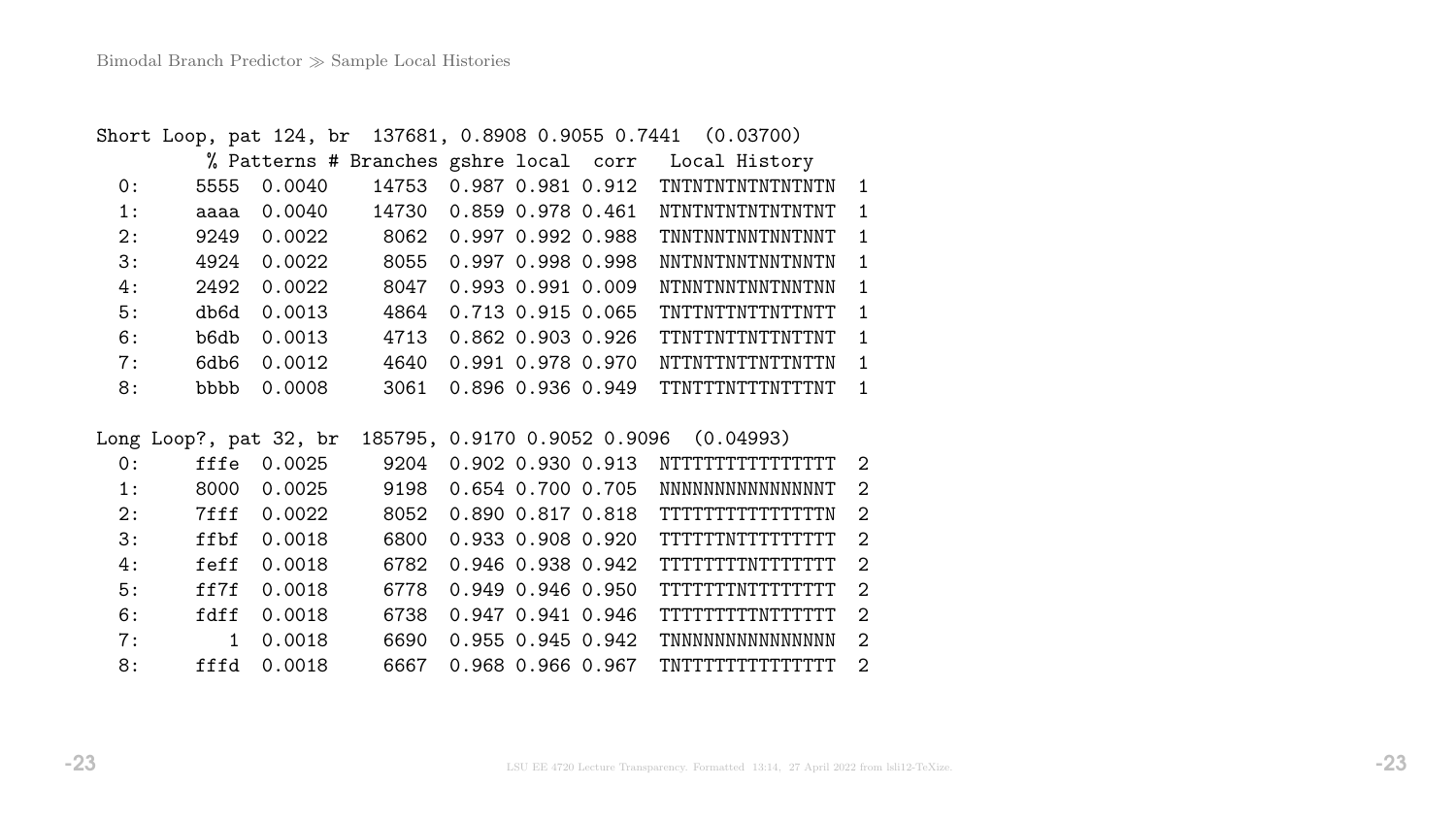|    |      | Phase Change, pat 26, br 48190, 0.8453 0.9040 0.8470 |      |                         |                         | (0.01295)                                            |     |
|----|------|------------------------------------------------------|------|-------------------------|-------------------------|------------------------------------------------------|-----|
|    |      |                                                      |      |                         |                         | % Patterns # Branches gshre local corr Local History |     |
| 0: | c000 | 0.0012                                               | 4554 |                         | 0.653 0.777 0.680       | NNNNNNNNNNNNNNTT                                     | -3  |
| 1: | e000 | 0.0009                                               | 3420 |                         | 0.714 0.859 0.758       | NNNNNNNNNNNNNTTT                                     | -3  |
| 2: | f000 | 0.0008                                               | 2942 |                         | 0.756 0.888 0.788       | NNNNNNNNNNNNTTTT                                     | - 3 |
| 3: | fffc | 0.0008                                               | 2878 | $0.908$ 0.960 0.959     |                         |                                                      | -3  |
| 4: | f800 | 0.0007                                               | 2642 | 0.786 0.917 0.827       |                         | NNNNNNNNNNNTTTTT                                     | -3  |
| 5: | 3    | 0.0007                                               | 2572 |                         | $0.968$ 0.952 0.951     | TTNNNNNNNNNNNNNNN                                    | -3  |
| 6: | fc00 | 0.0007                                               | 2435 | 0.815 0.933 0.854       |                         | NNNNNNNNNNTTTTTT                                     | -3  |
| 7: | fe00 | 0.0006                                               | 2225 | 0.836 0.936 0.876       |                         | NNNNNNNNNTTTTTTTT                                    | -3  |
| 8: | ff00 | 0.0006                                               | 2140 |                         | $0.856$ $0.947$ $0.931$ |                                                      | - 3 |
| 9: | ff80 | 0.0006                                               | 2061 | $0.854$ $0.941$ $0.934$ |                         |                                                      | -3  |

|                          |  | One Way, pat 2, br 2617433, 0.9917 0.9934 0.9897 (0.70337)  |  |
|--------------------------|--|-------------------------------------------------------------|--|
| $\left( \cdot \right)$ : |  |                                                             |  |
| $\overline{1}$ :         |  | 0  0.1882  700483  0.988  0.986  0.982  NNNNNNNNNNNNNNNN  4 |  |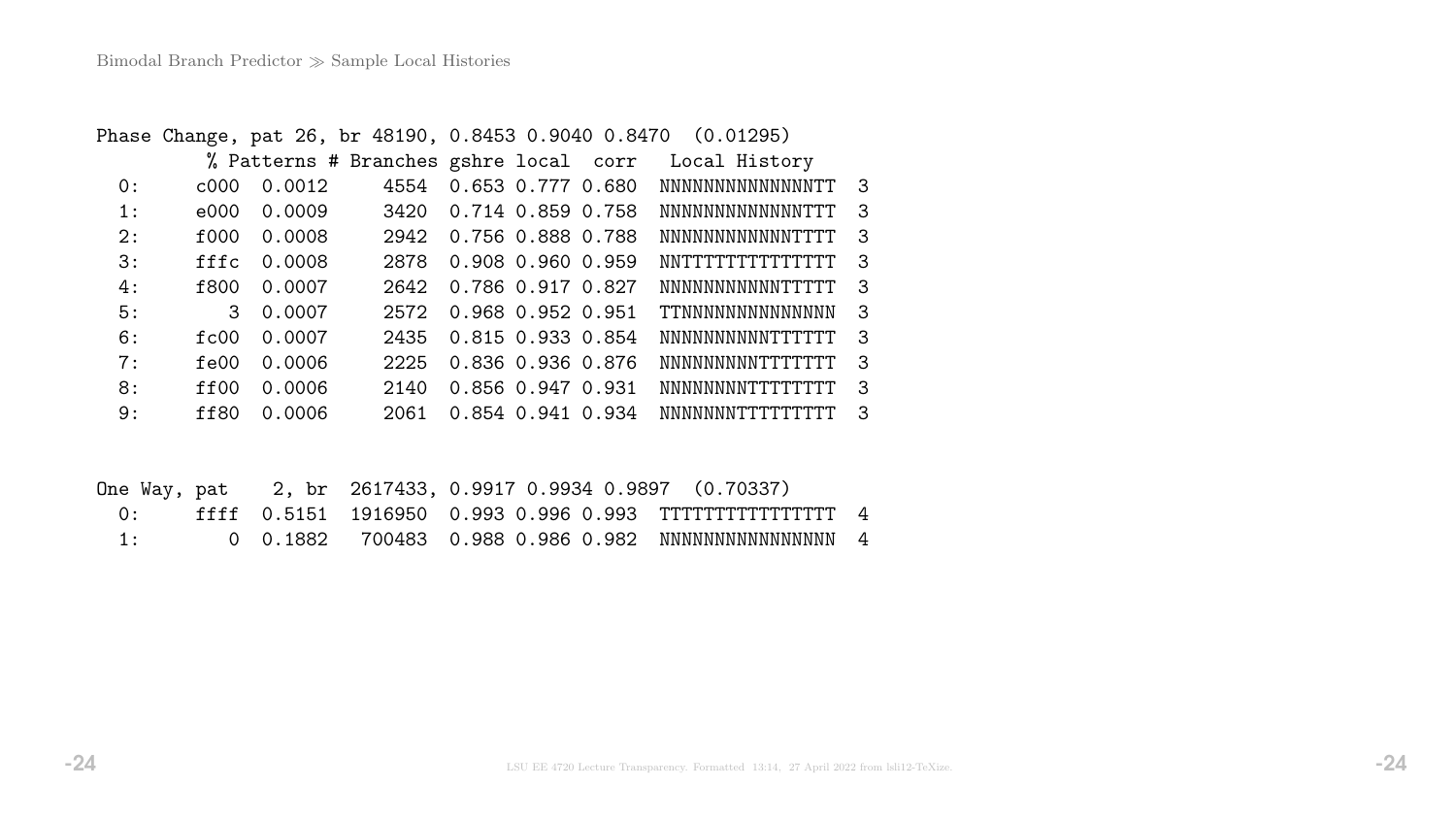Two-Level Correlating Predictors

# Two-Level Correlating Predictors

Idea: Base branch decision on . . .

- $\dots$  the address of the branch instruction (as in the one-level scheme)  $\dots$
- . . . and the most recent branch outcomes.

# History:

The outcome (taken or not taken) of the most recent branches. Usually stored as a bit vector with 1 indicating taken.

# Pattern History Table (PHT):

Memory for 2-bit counters, indexed (addressed) by some combination of history and the branch instruction address.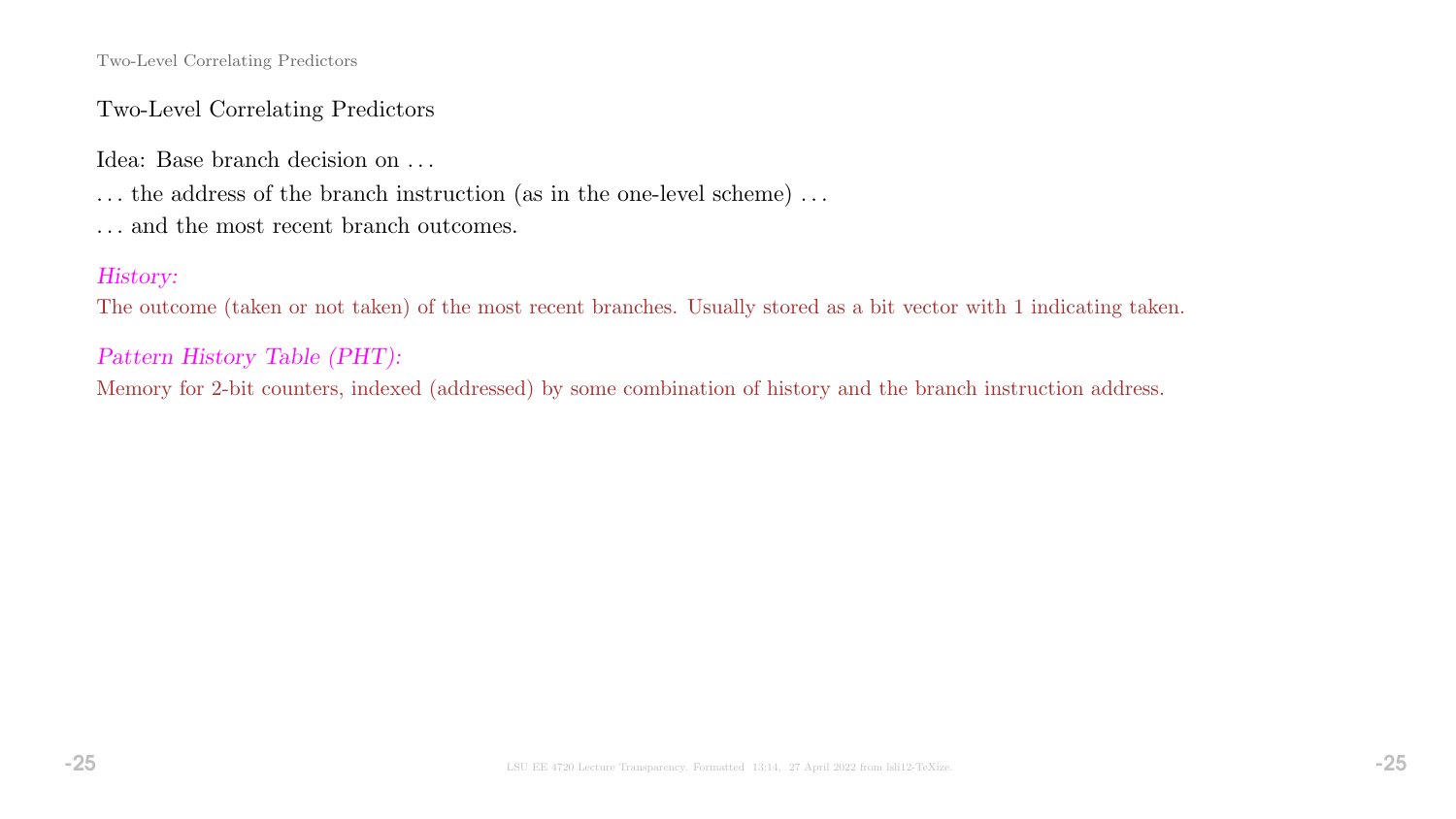Two-Level Correlating Predictors  $\gg$  Common Two-Level Predictors

### Some Types of Two-Level Predictors

Global, a.k.a. GAg.

History is global (same for all branches), stored in a global history register (GHR).

PHT indexed using history only.

#### gshare

History is global (same for all branches), stored in a global history register (GHR).

PHT indexed using history exclusive-ored with branch address.

#### gselect

History is global (same for all branches), stored in a global history register (GHR).

PHT indexed using history concatenated with branch address.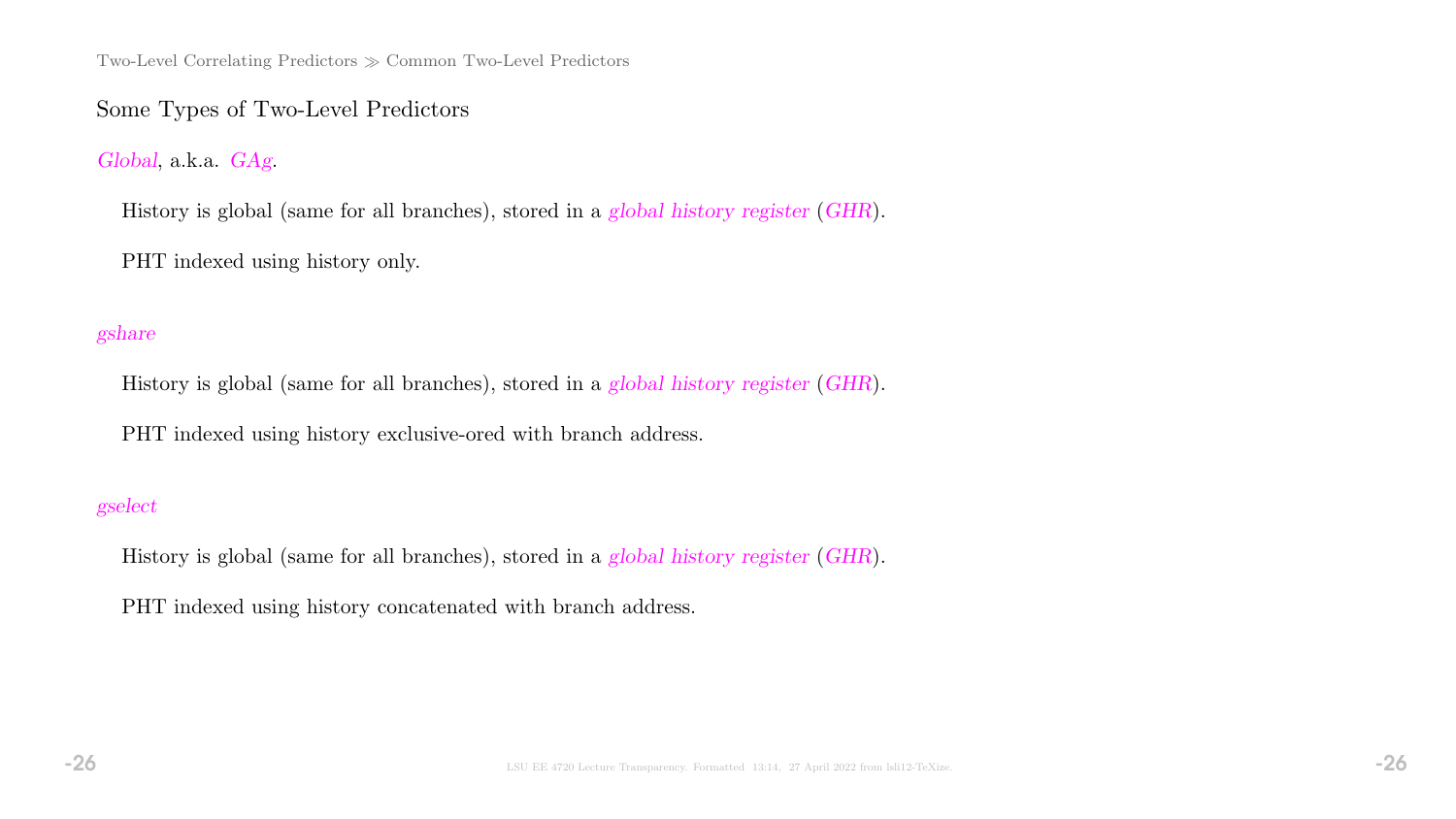Two-Level Correlating Predictors  $\gg$  Common Two-Level Predictors

Local, a.k.a., PAg.

History is local, BHT stores history for each branch.

PHT indexed using history only.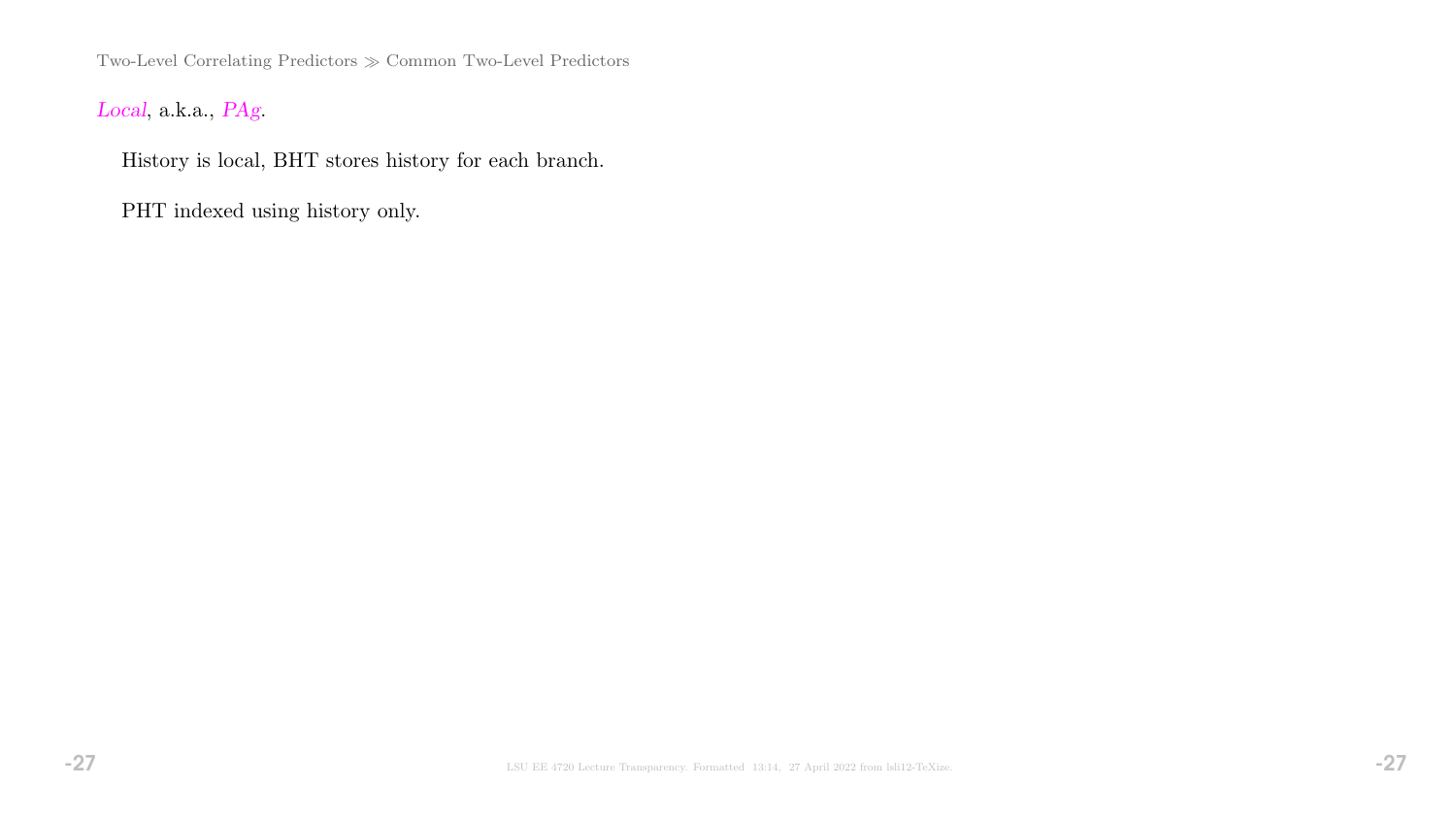Two-Level Correlating Predictors  $\gg$  Local History Predictor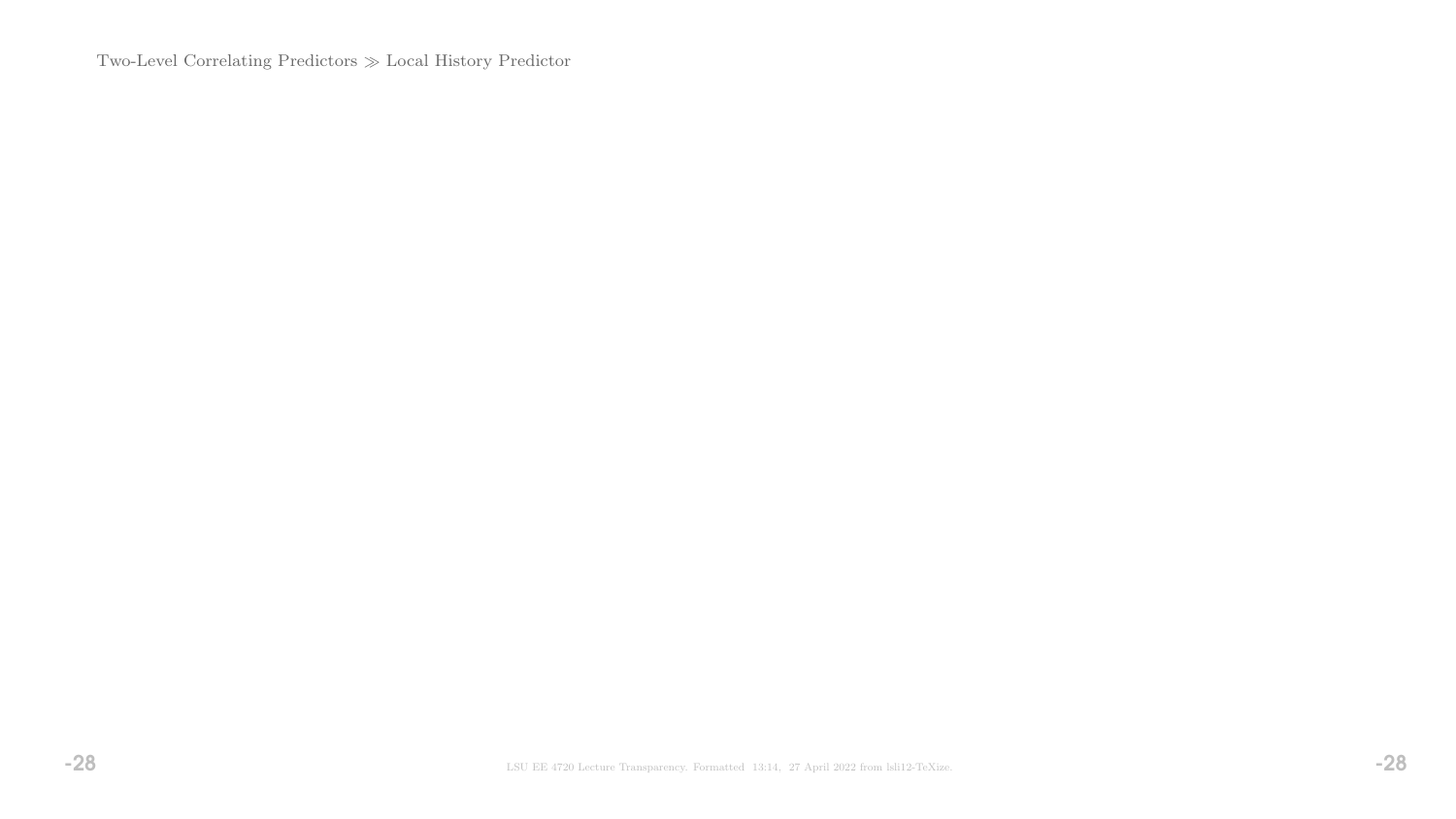### h-Outcome Local History Predictor

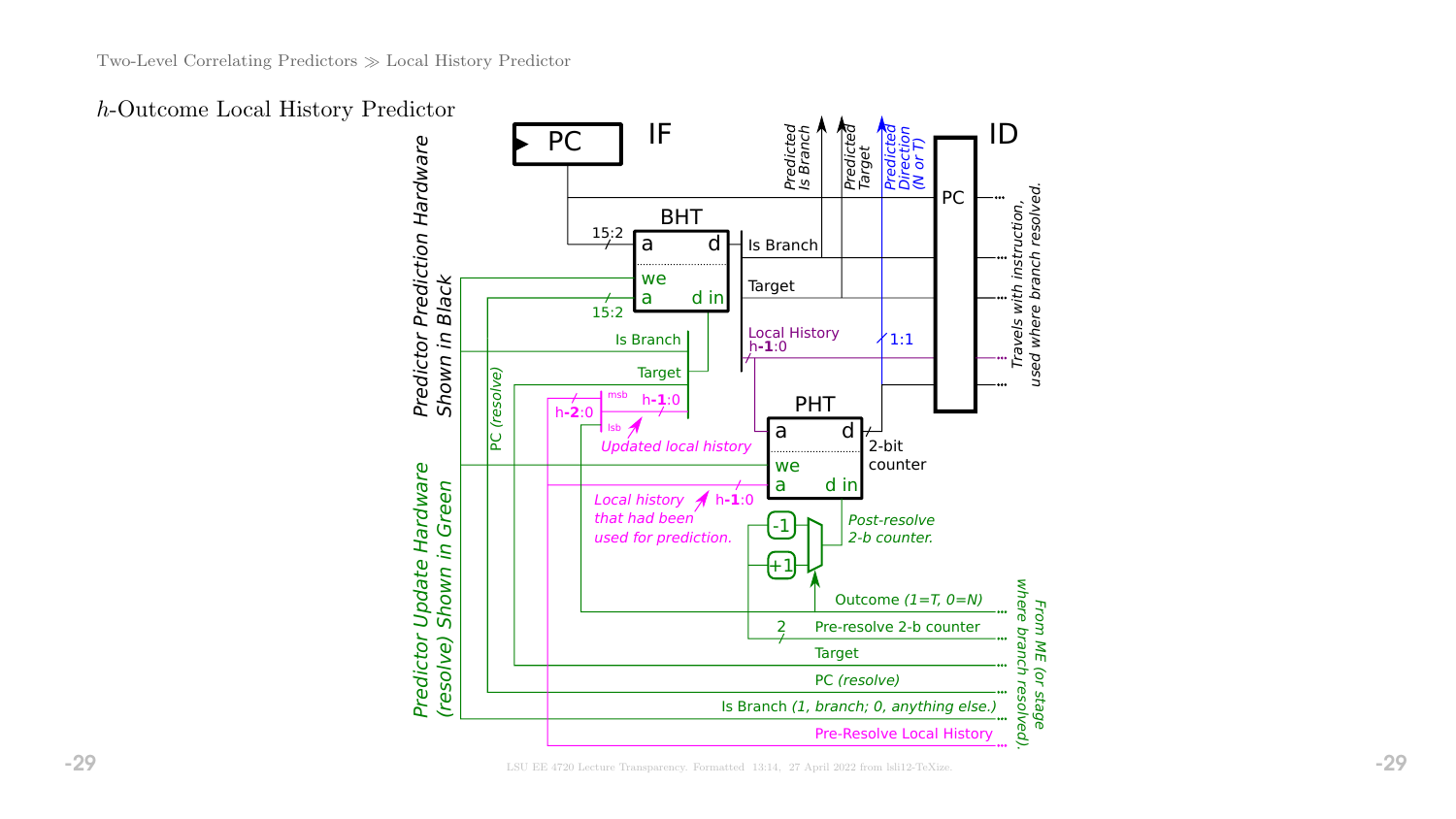# Global Predictor

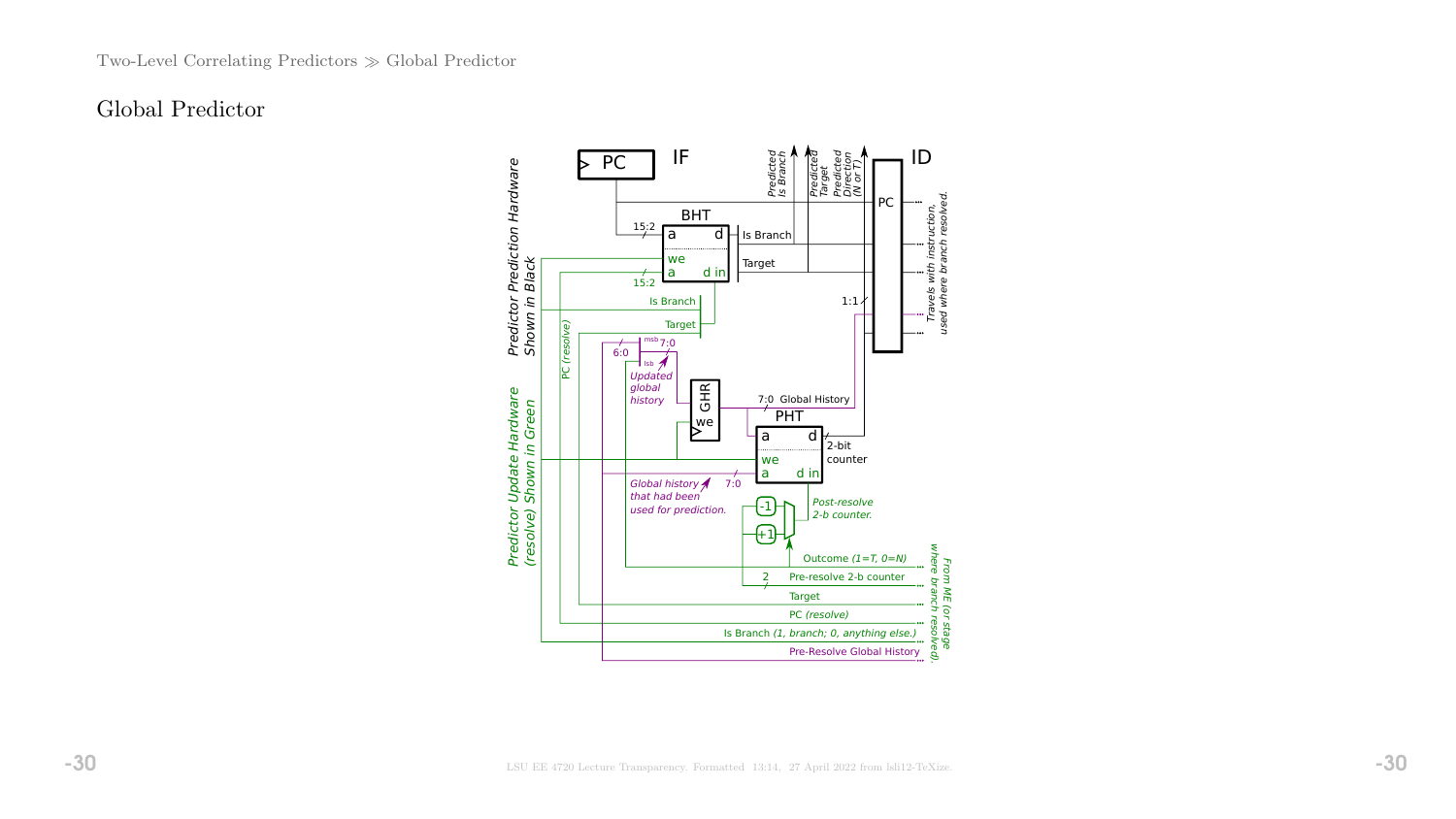Two-Level Correlating Predictors  $\gg$  Global History Example

#### Global History Example

```
# Loop always iterates 4 times.
# Branch below never taken.
bne r2, SKIP N N
add.d f0, f0, f2
SKIP:
addi r1, r0, 4
LOOP:
mul.d f0, f0, f2
bne r1, LOOP T T T N ... T T T N ...
addi r1, r1, -1
# Cycle 10 20 30 40 50 110 120 130 140 150
#
# Global History (m=4), X: depends on earlier branches.
# 10 XXXN Human would predict taken.
# 20 XXNT Human would predict taken.
# 30 XNTT Human would predict taken.
# 40 NTTT Human would predict not taken.
# 50 TTTN
```